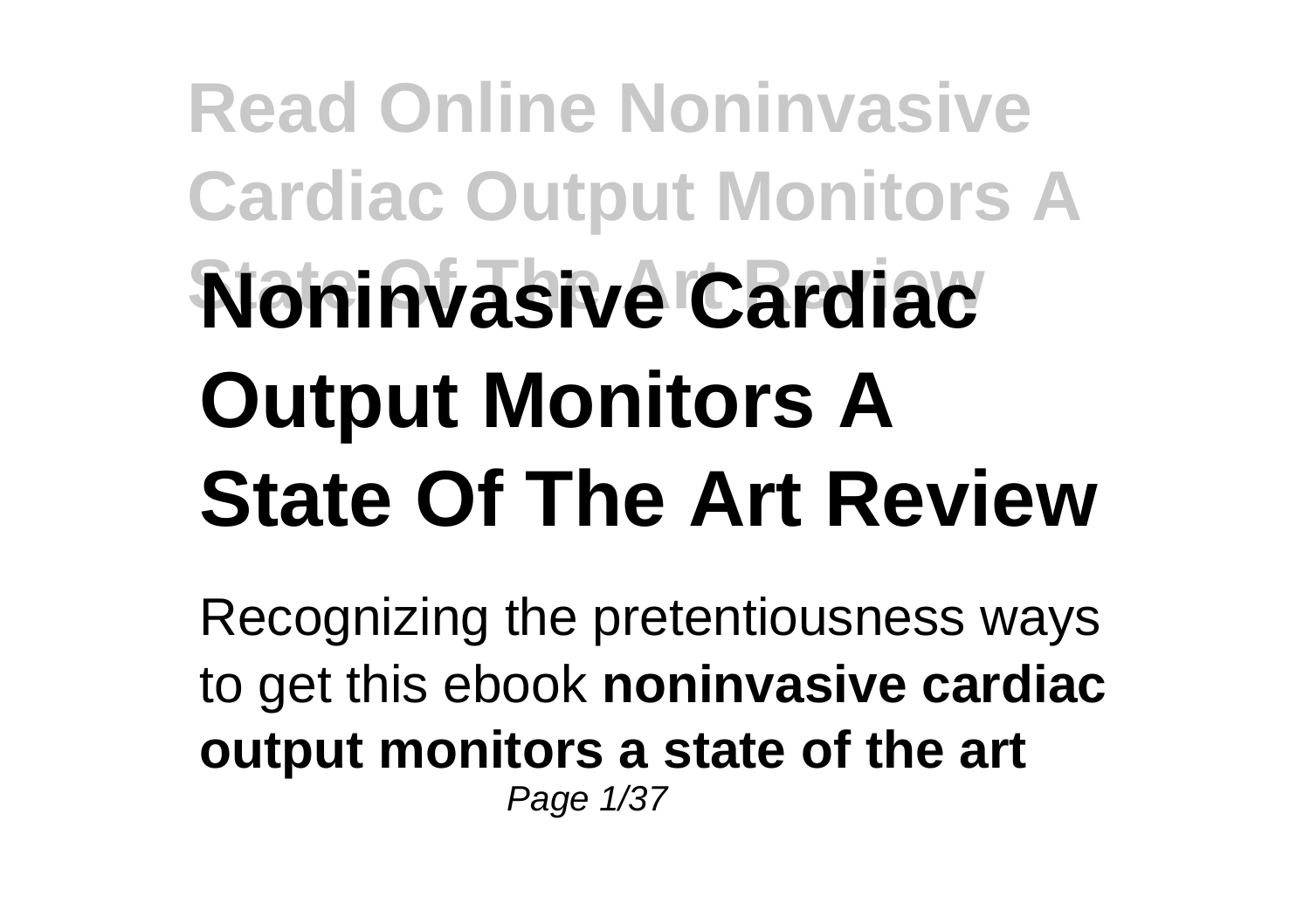**Read Online Noninvasive Cardiac Output Monitors A review** is additionally useful. You have remained in right site to begin getting this info. get the noninvasive cardiac output monitors a state of the art review member that we present here and check out the link.

You could purchase lead noninvasive Page 2/37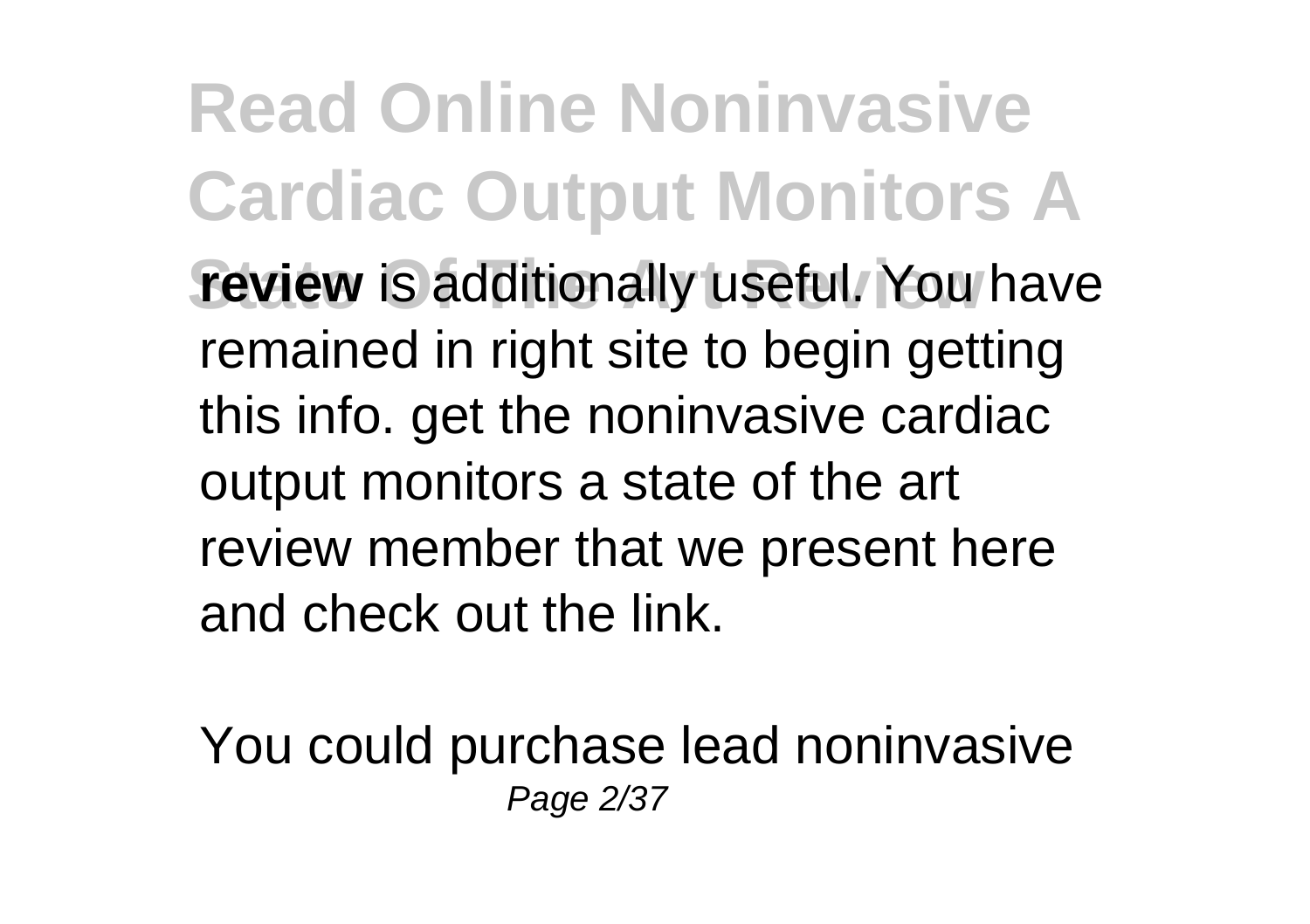**Read Online Noninvasive Cardiac Output Monitors A Cardiac Output monitors a state of the** art review or get it as soon as feasible. You could speedily download this noninvasive cardiac output monitors a state of the art review after getting deal. So, when you require the book swiftly, you can straight acquire it. It's suitably extremely easy and suitably Page 3/37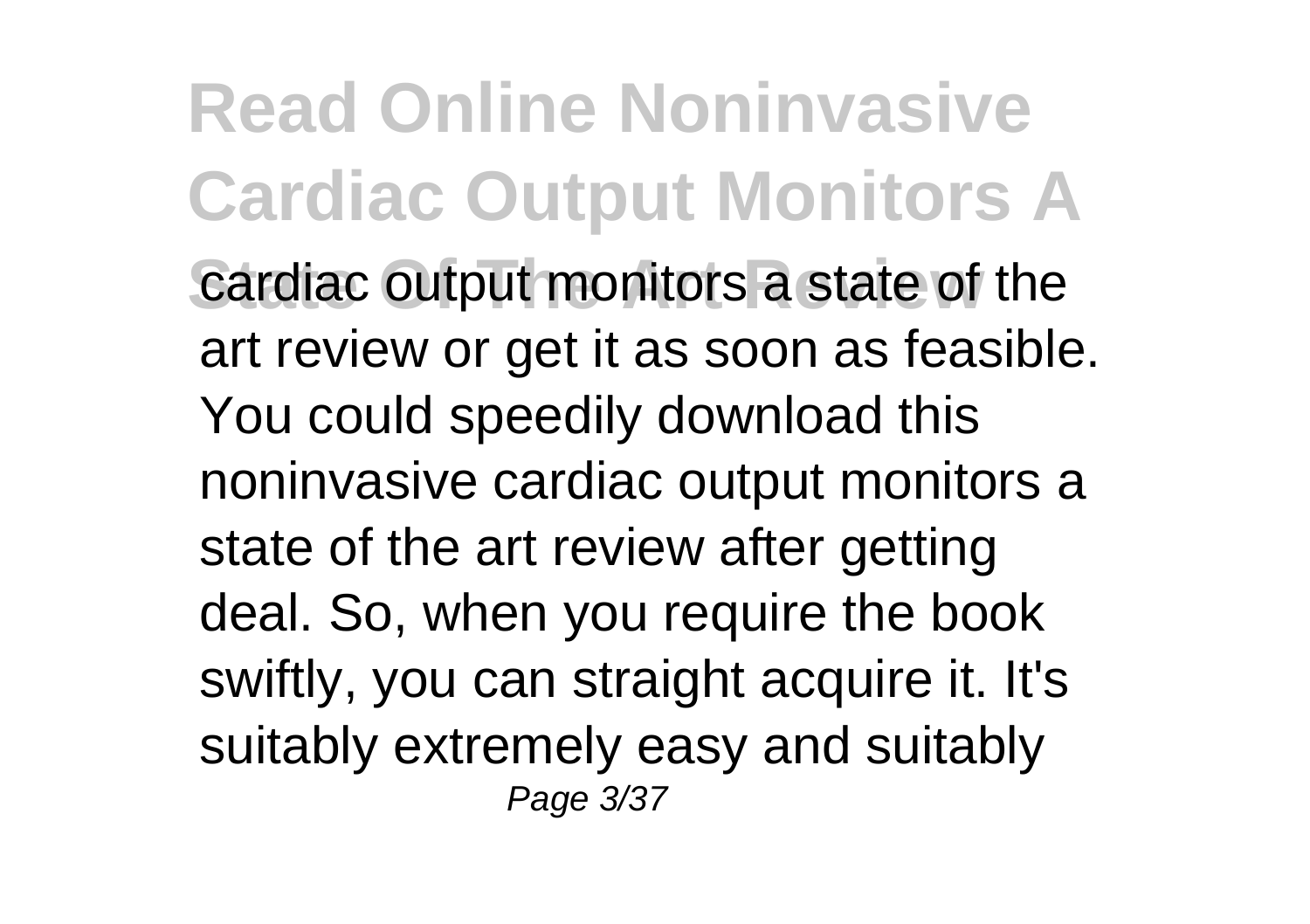**Read Online Noninvasive Cardiac Output Monitors A Stats, isn't it? You have to favor to in** this expose

12 Cardiac output monitoring Invasive or non invasive Thomas Scheeren (H\_dyn2017) Stroke Volume Variation and Non-Invasive Cardiac Output Monitoring 13 Measuring Cardiac Page 4/37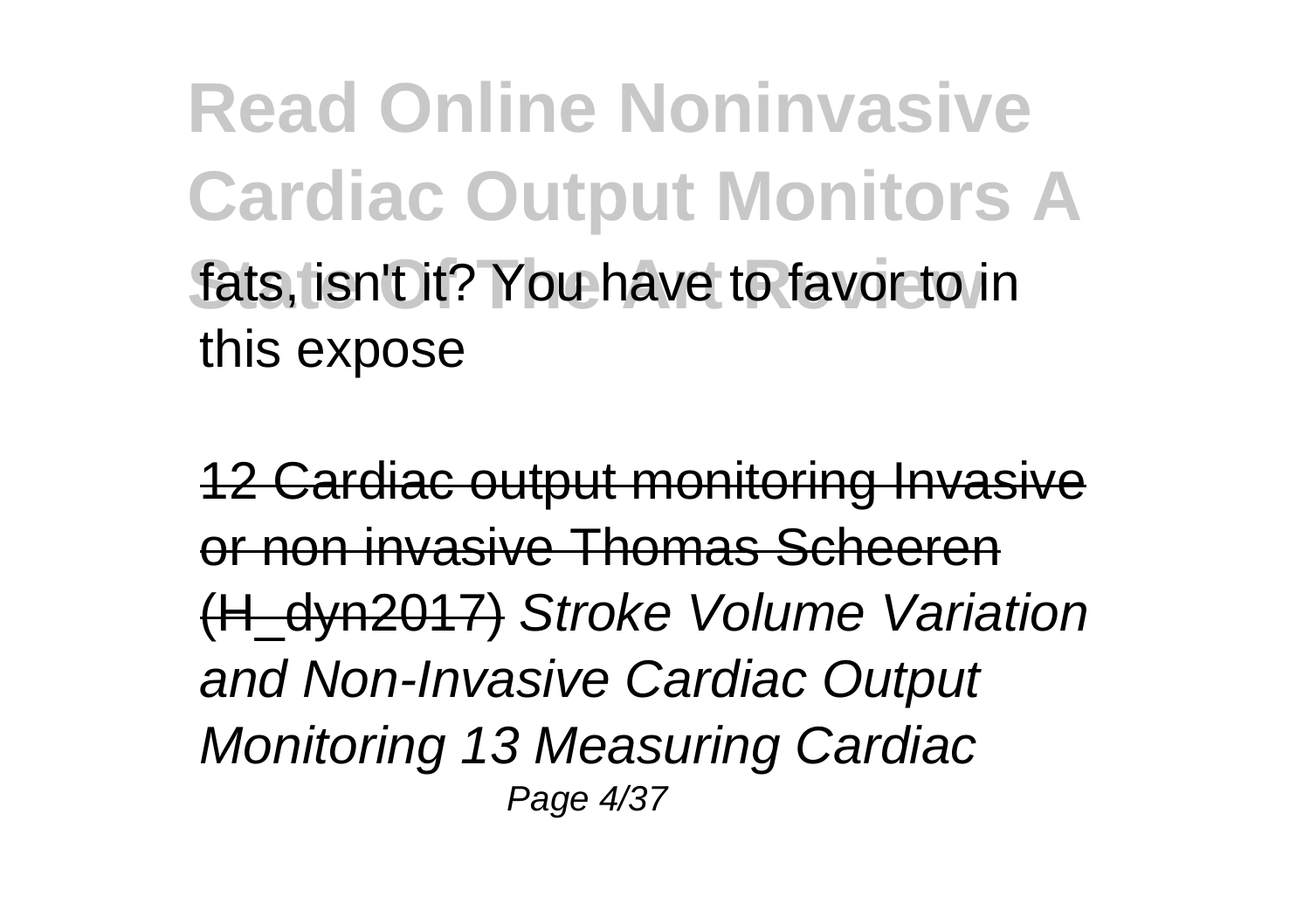**Read Online Noninvasive Cardiac Output Monitors A State Output How to set up the Hemosphere-**Edward's Lifescience Cardiac Output Monitor Cheetah Starling™ SV Overview and Training Edwards Lifesciences ClearSight System **Cardiac Output Monitoring using Swan Ganz Catheter How Does Bioreactance® Technology Work?** Page 5/37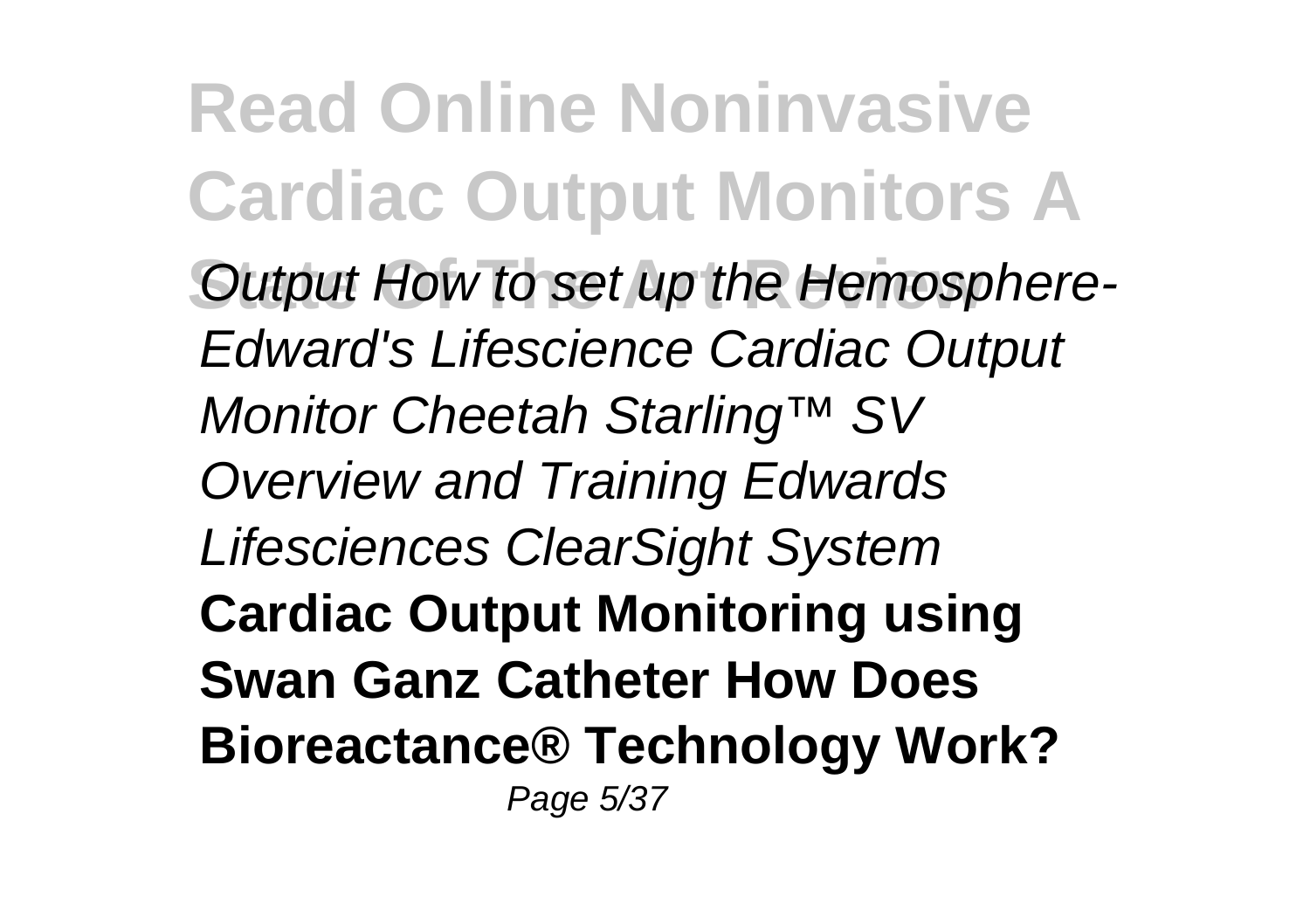**Read Online Noninvasive Cardiac Output Monitors A Noninvasive Cardiac Output jew** Monitoring System ICON Non-Invasive Hemodynamic Monitor **Cardiac Output Monitoring** Cardiac output monitoring final EV1000 Flotrac Set up Haemodynamics Part 6: Arterial Line Vasopressors Explained Clearly: Norepinephrine, Epinephrine, Page 6/37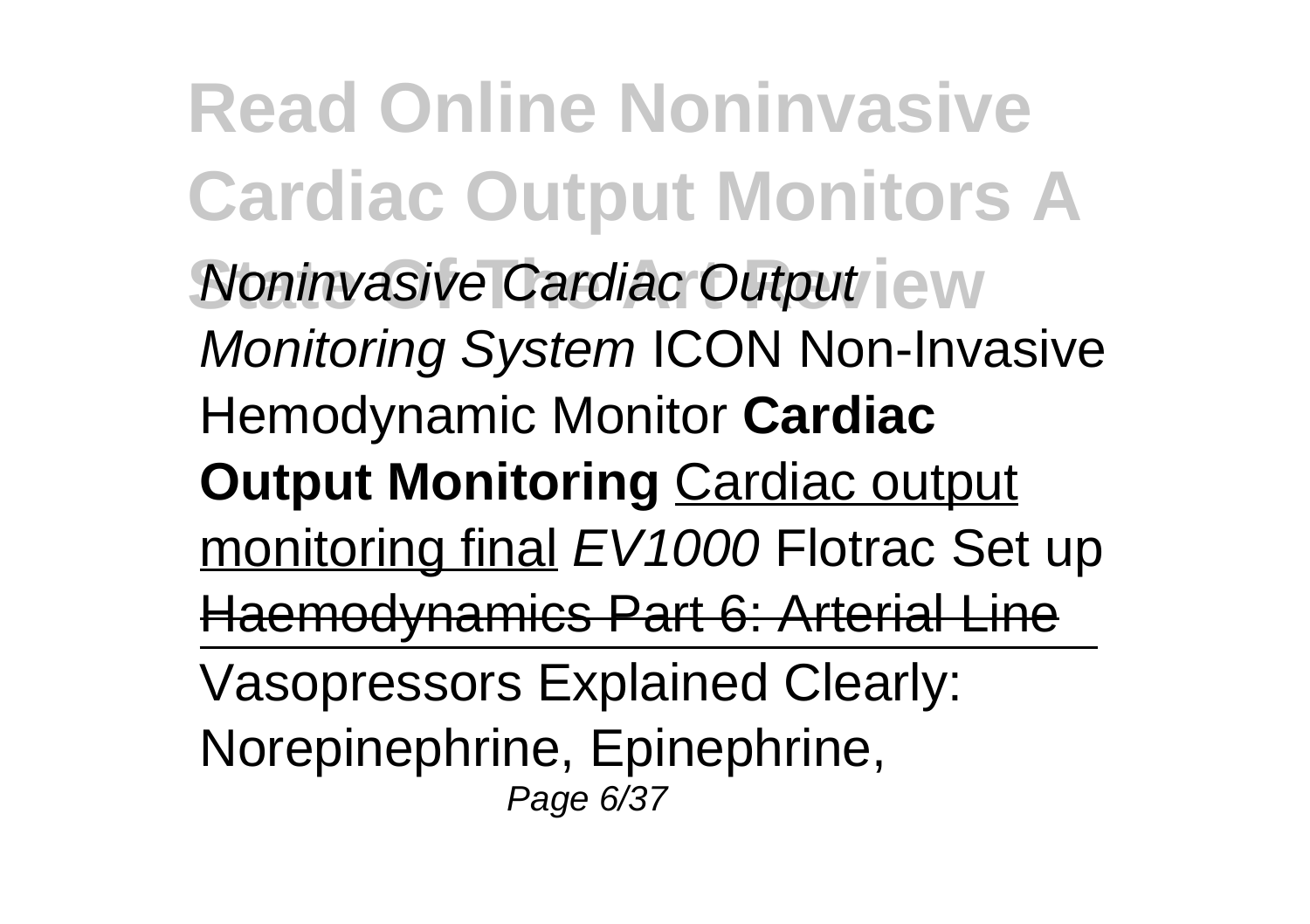**Read Online Noninvasive Cardiac Output Monitors A** Vasopressin, Dobutamine...Cheetah Medical's PLR Protocol Training LiDCO Rapid Fick Principle Overview CHEETAH NICOM, the Leader in Non-Invasive Hemodynamic Monitoring Optimise II EV1000 set up demonstration **Cardiovascular System Anatomy | Hemodynamics** Page 7/37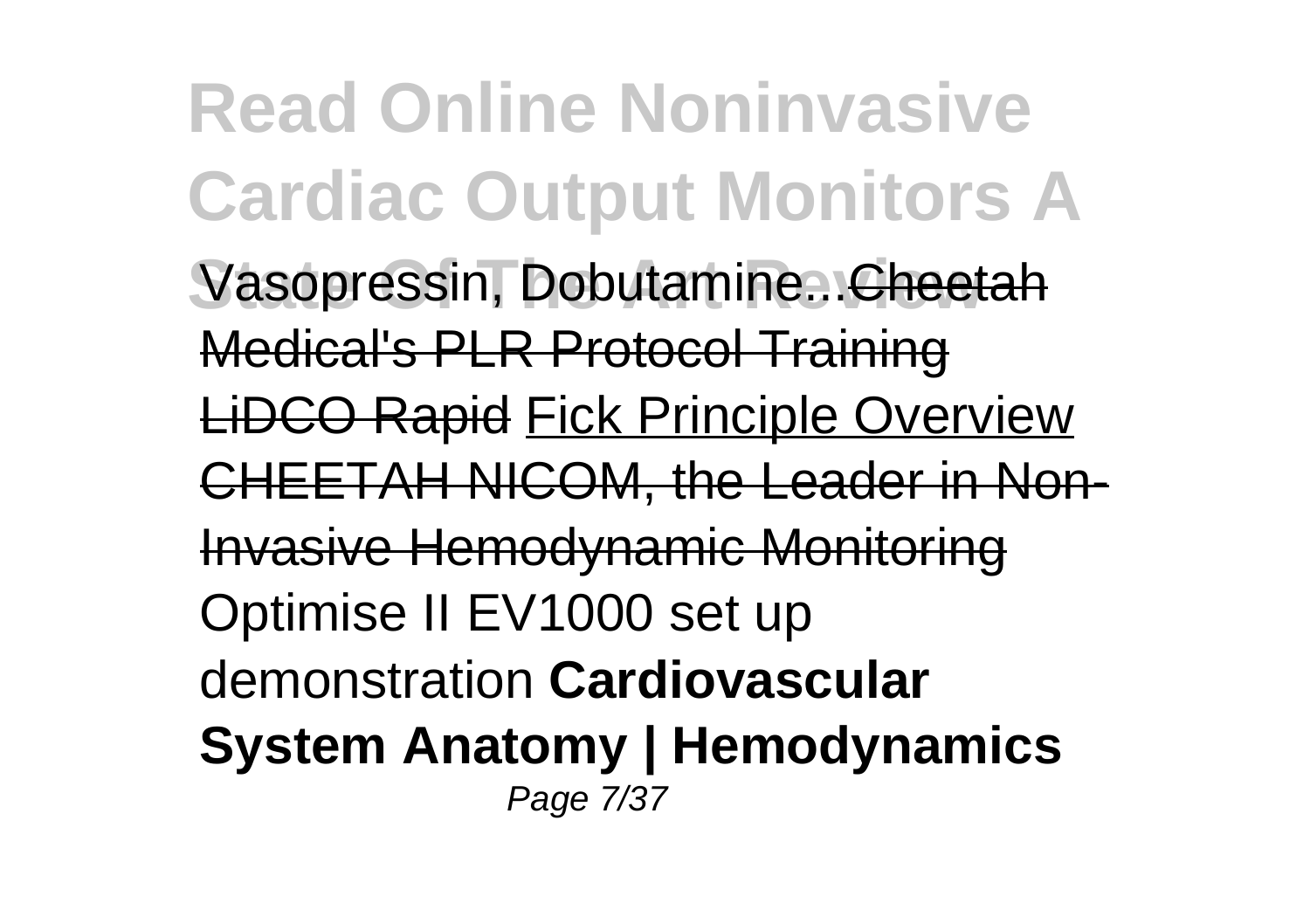**Read Online Noninvasive Cardiac Output Monitors A (Part 1)** Non-Invasive Monitoring | Hemodynamics (Part 4) LiDCO Rapid - Hemodynamic Monitoring in Action NICaS- Non Invasive Cardiac System Introduction to the CHEETAH NICOM for Hemodynamic Monitoring CHEETAH NICOM Inservice Video HemoSphere Setup (Part Page 8/37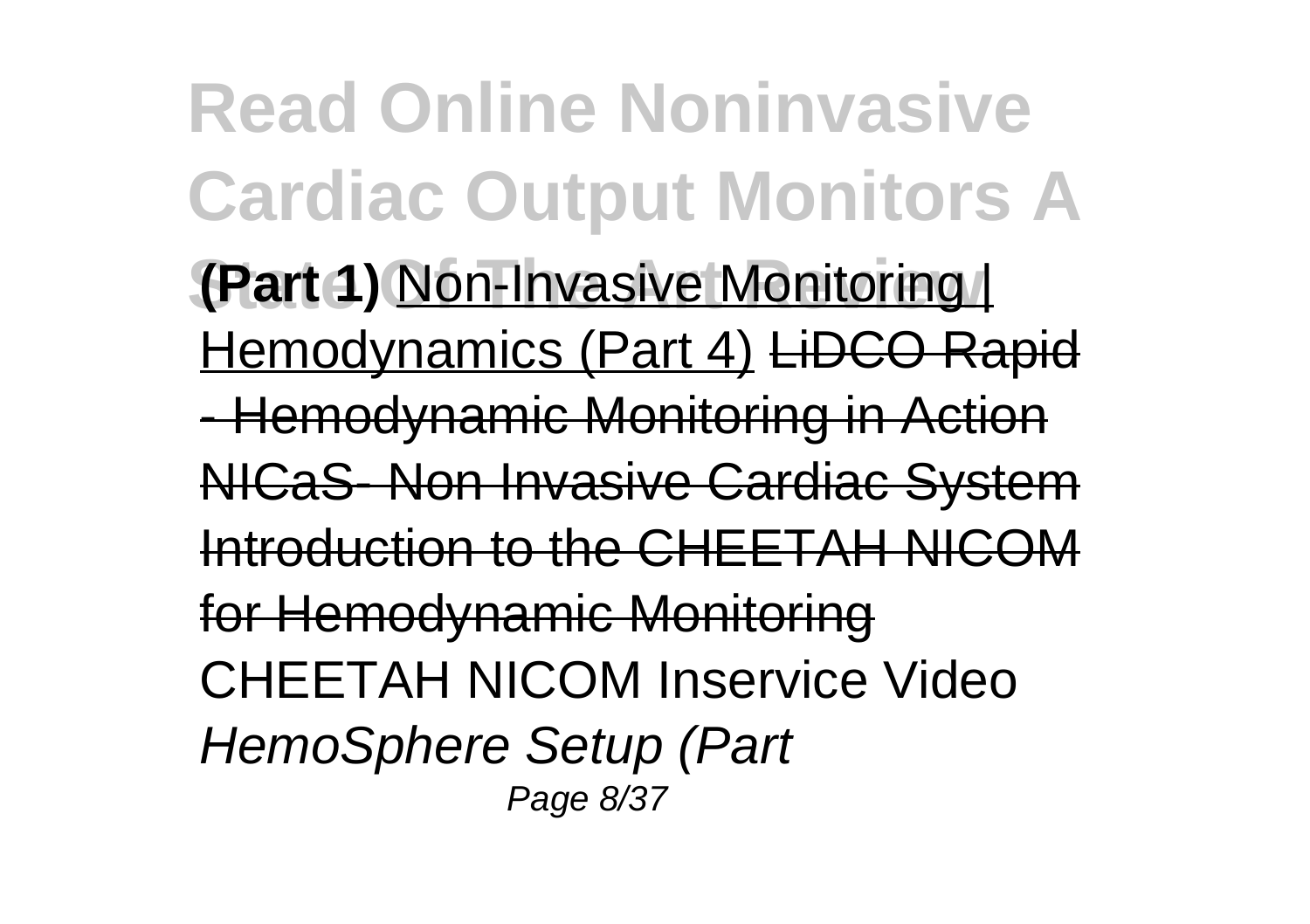**Read Online Noninvasive Cardiac Output Monitors A 4)-Continuous Cardiac Output W** Monitoring with Swan-Ganz catheter Invasive Monitoring | Hemodynamics (Part 5) Hemodynamic Monitoring Part 1 Noninvasive Cardiac Output Monitors A Today there are many less invasive ways to obtain cardiac output Page 9/37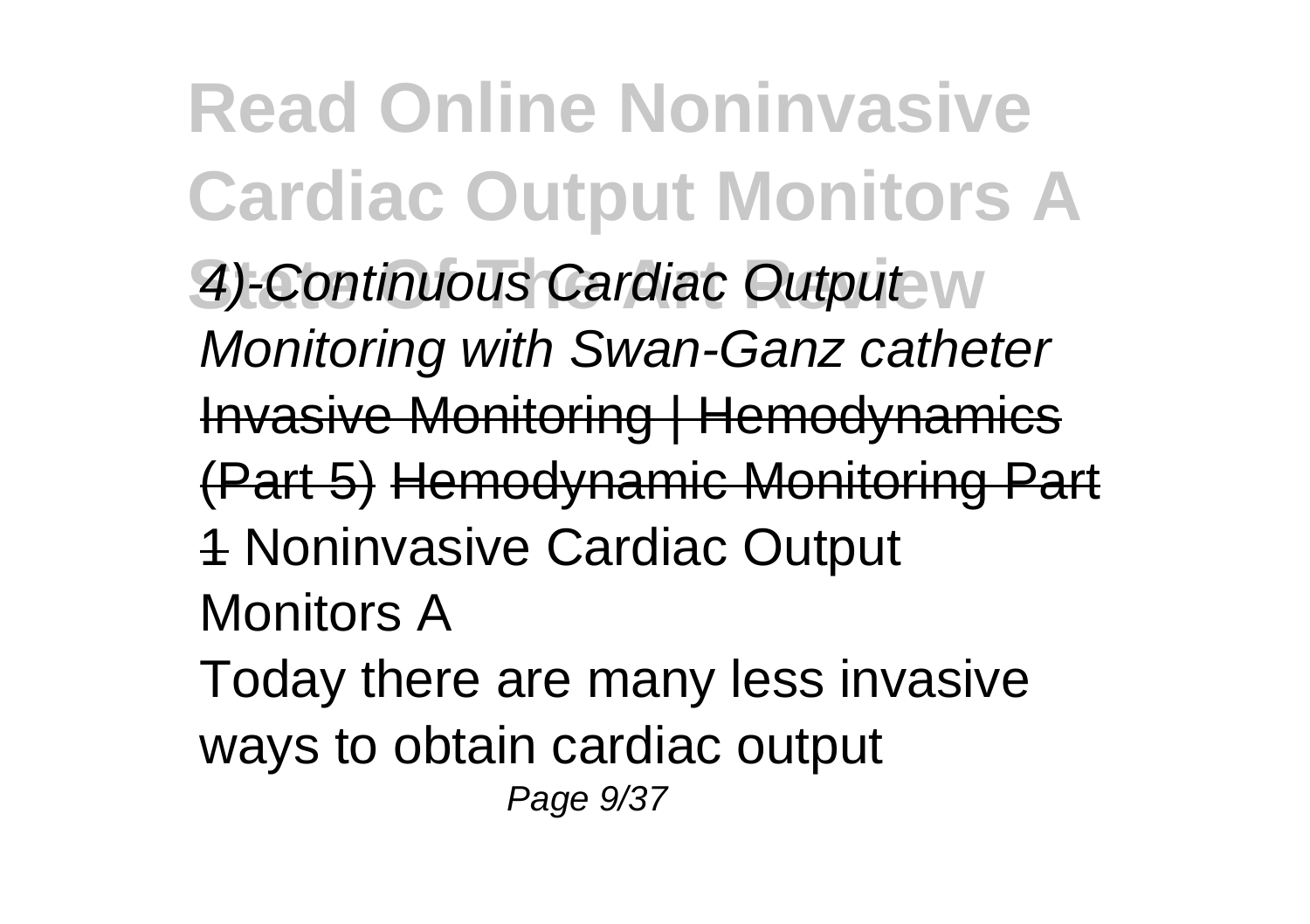**Read Online Noninvasive Cardiac Output Monitors A readings**; from indicator dilution  $w$ methods such as LiDCOplus which uses Lithium dilution and a central or peripheral line and then an arterial line, to the minimally invasive monitoring of the LiDCOrapid which just uses an arterial line.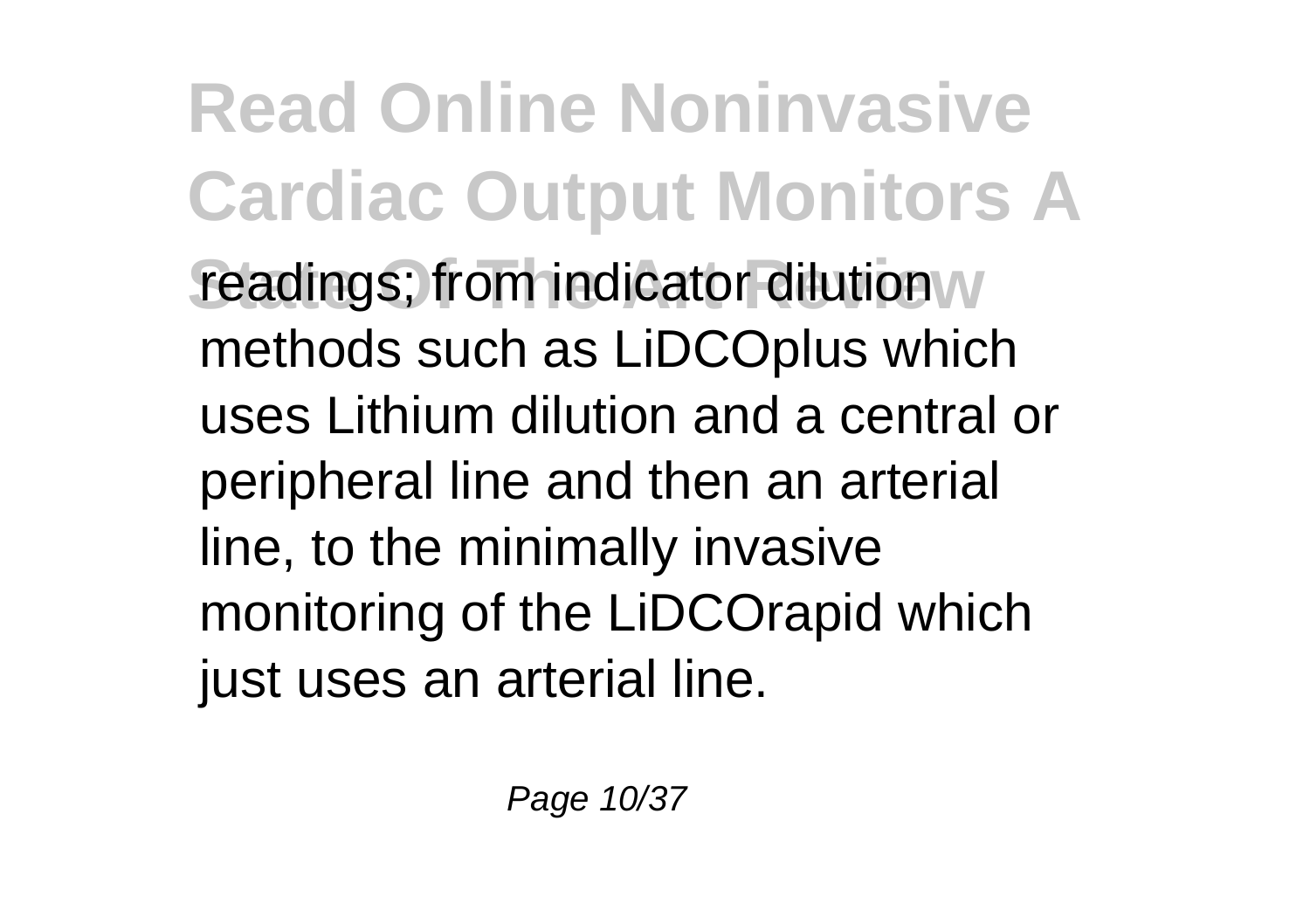**Read Online Noninvasive Cardiac Output Monitors A State Of The Art Review** NON INVASIVE CARDIAC OUTPUT MONITORING, A CLINICAL

EXAMPLE ...

Noninvasive Cardiac Output Monitors: A State-of the-Art Review Paul E. Marik, MD, FCCM, FCCP D ESPITE IMPROVEMENTS in resuscitation and support-ive care, progressive organ Page 11/37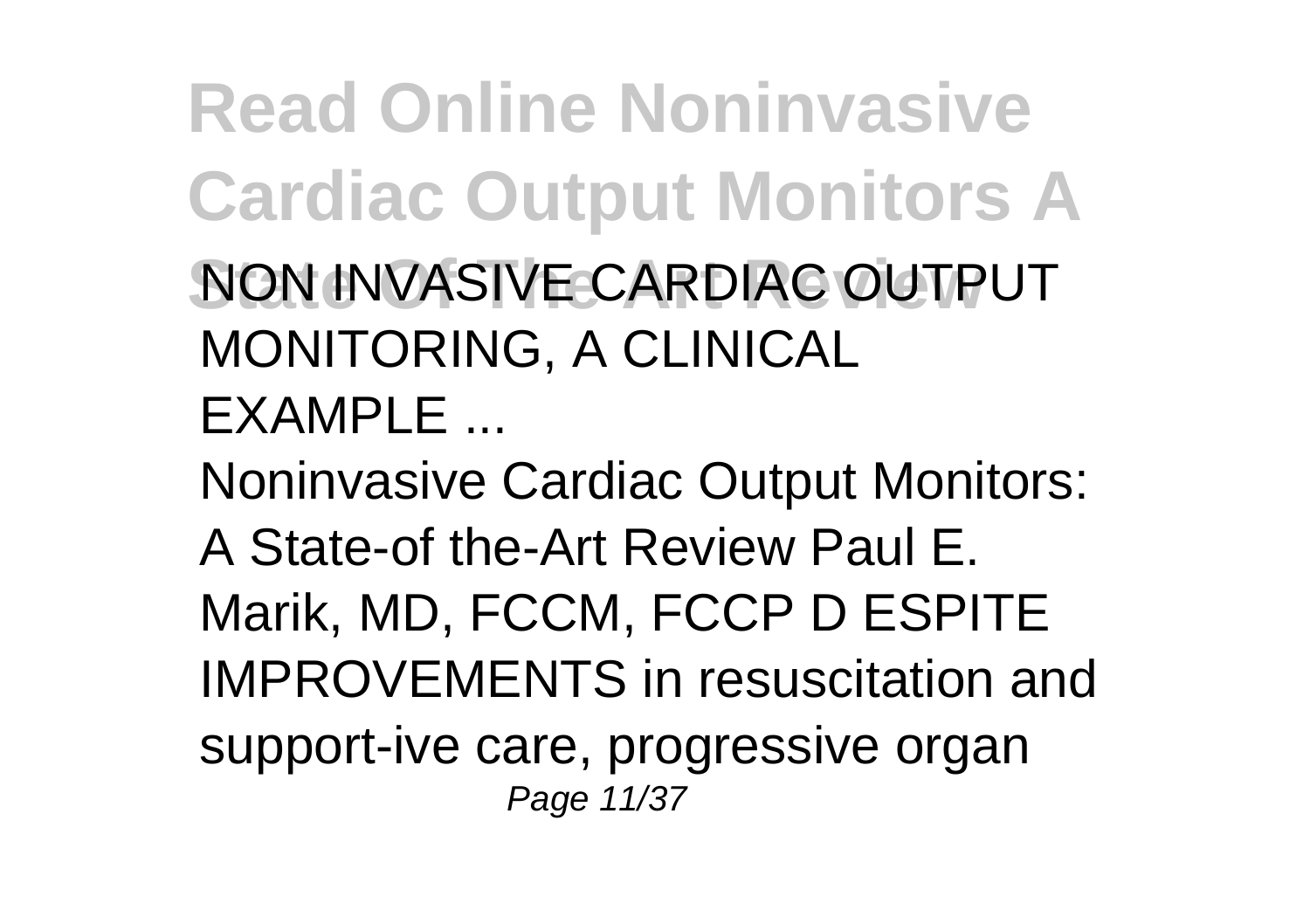**Read Online Noninvasive Cardiac Output Monitors A** dysfunction occurs in a large jew proportion of patients with acute, lifethreatening illnesses and those undergoing major surgery.1-5 Recent data suggest that

Noninvasive Cardiac Output Monitors: A State-of the-Art Review Page 12/37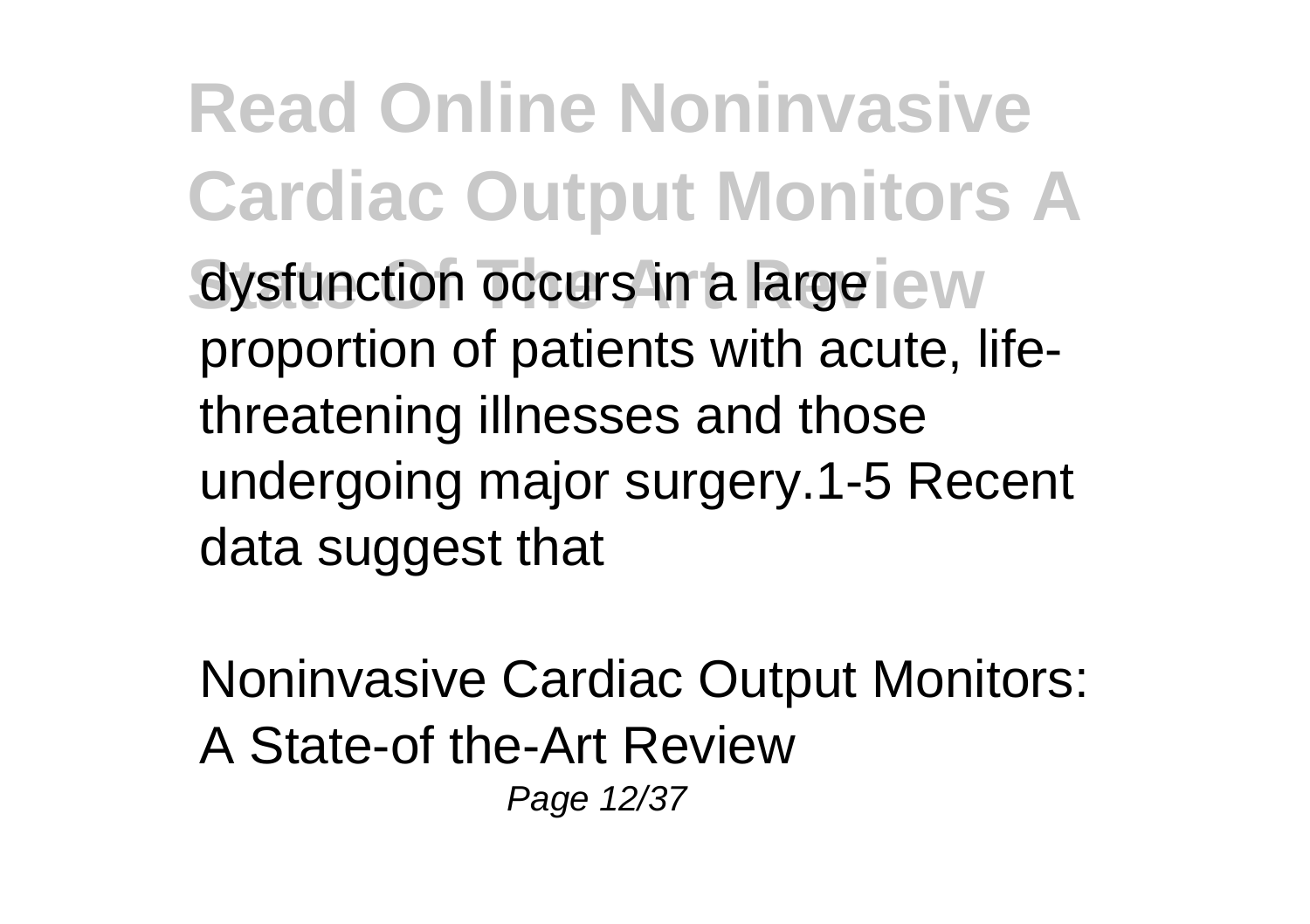**Read Online Noninvasive Cardiac Output Monitors A** Abstract. Objective: To evaluate the clinical utility of a new device for continuous noninvasive cardiac output monitoring (NICOM) based on chest bio-reactance compared with cardiac output measured semi-continuously by thermodilution using a pulmonary artery catheter (PAC-CCO). Design: Page 13/37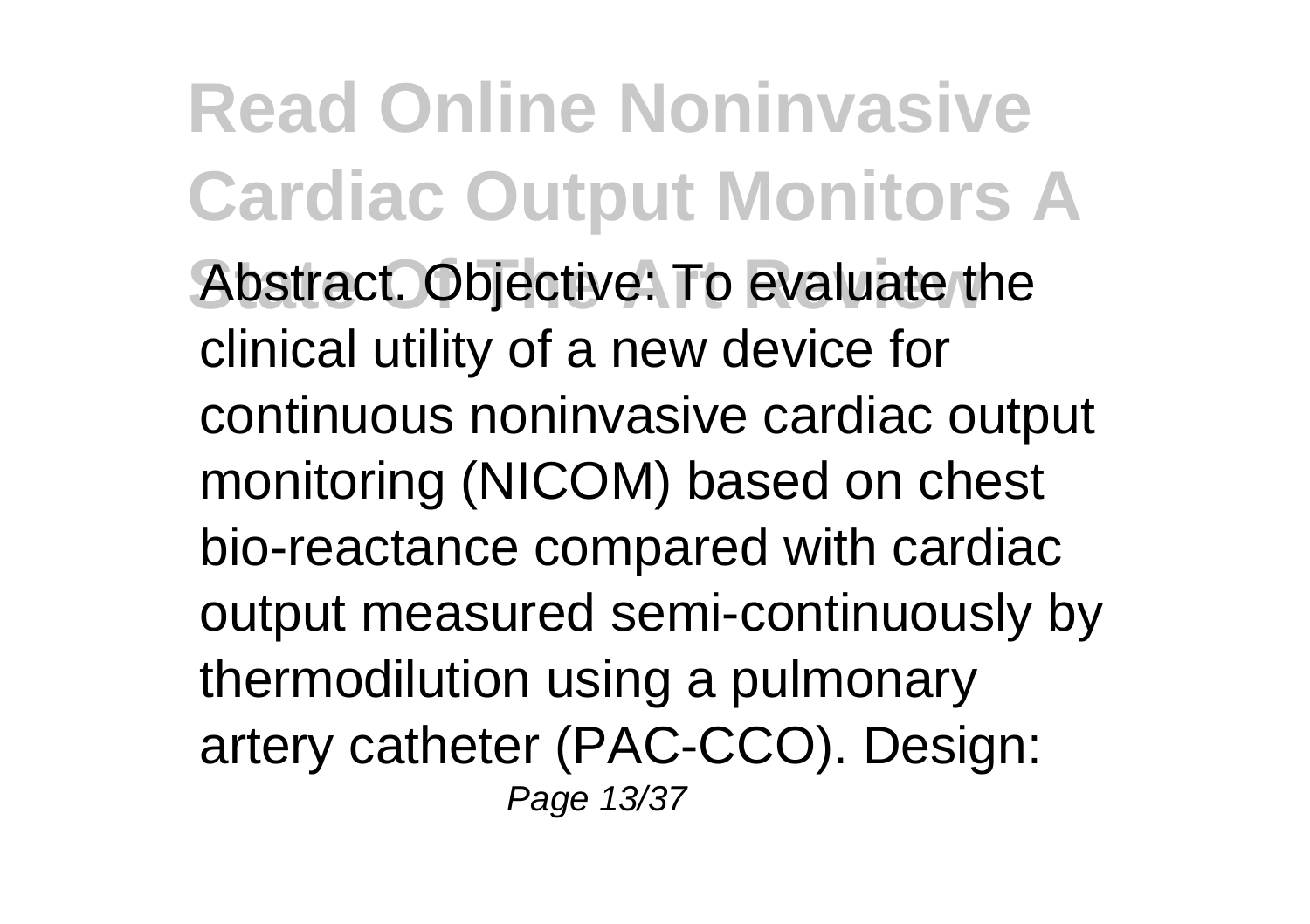**Read Online Noninvasive Cardiac Output Monitors A Prospective, single-center study.** 

Noninvasive cardiac output monitoring (NICOM): a clinical ...

Non-invasive monitoring of cardiac output Hemodynamic monitoring is a tool currently used. Especially, it is very useful in critically ill patients, Page 14/37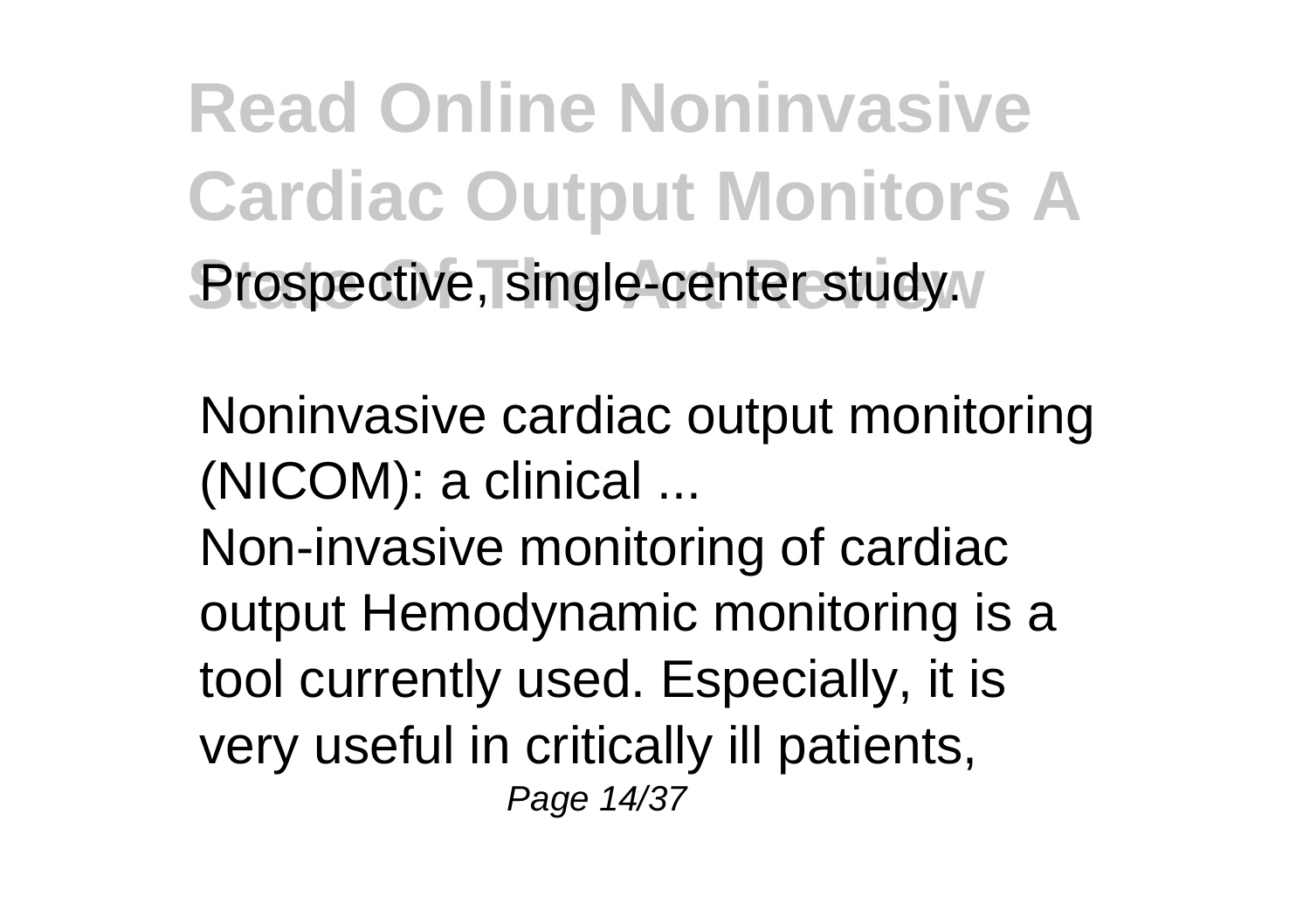**Read Online Noninvasive Cardiac Output Monitors A** Since it allows obtaining information about the cardiocirculatory physiopathology .

Non-invasive monitoring of cardiac output The ICU Non-invasive Cardiac Output Monitors (NICOM) Market study Page 15/37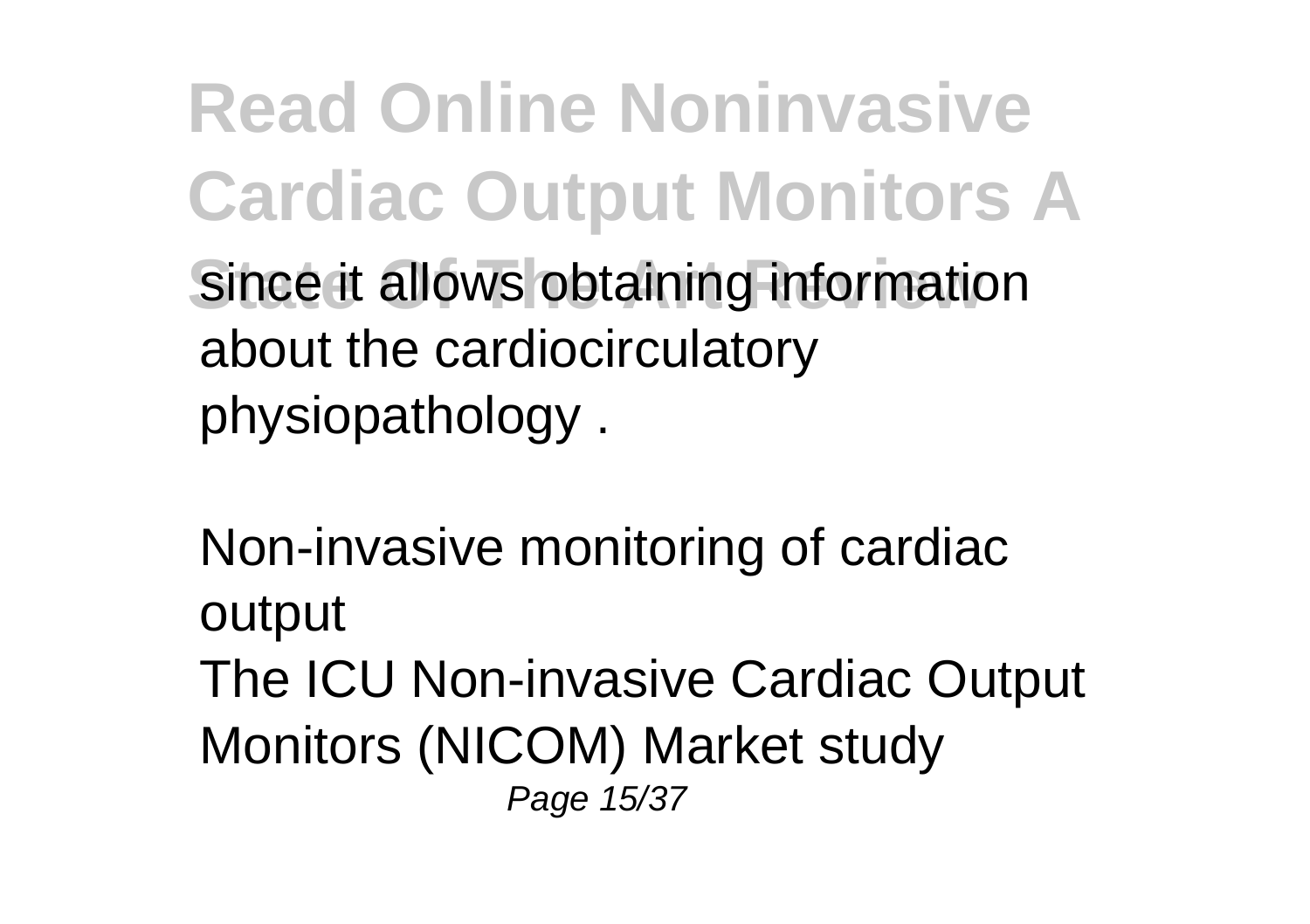**Read Online Noninvasive Cardiac Output Monitors A includes competitive landscape, v** growth trends, market issues, drivers, CAGR, and ICU Non-invasive Cardiac Output Monitors (NICOM ...

ICU Non-invasive Cardiac Output Monitors (NICOM) Market ... The development of the pulmonary Page 16/37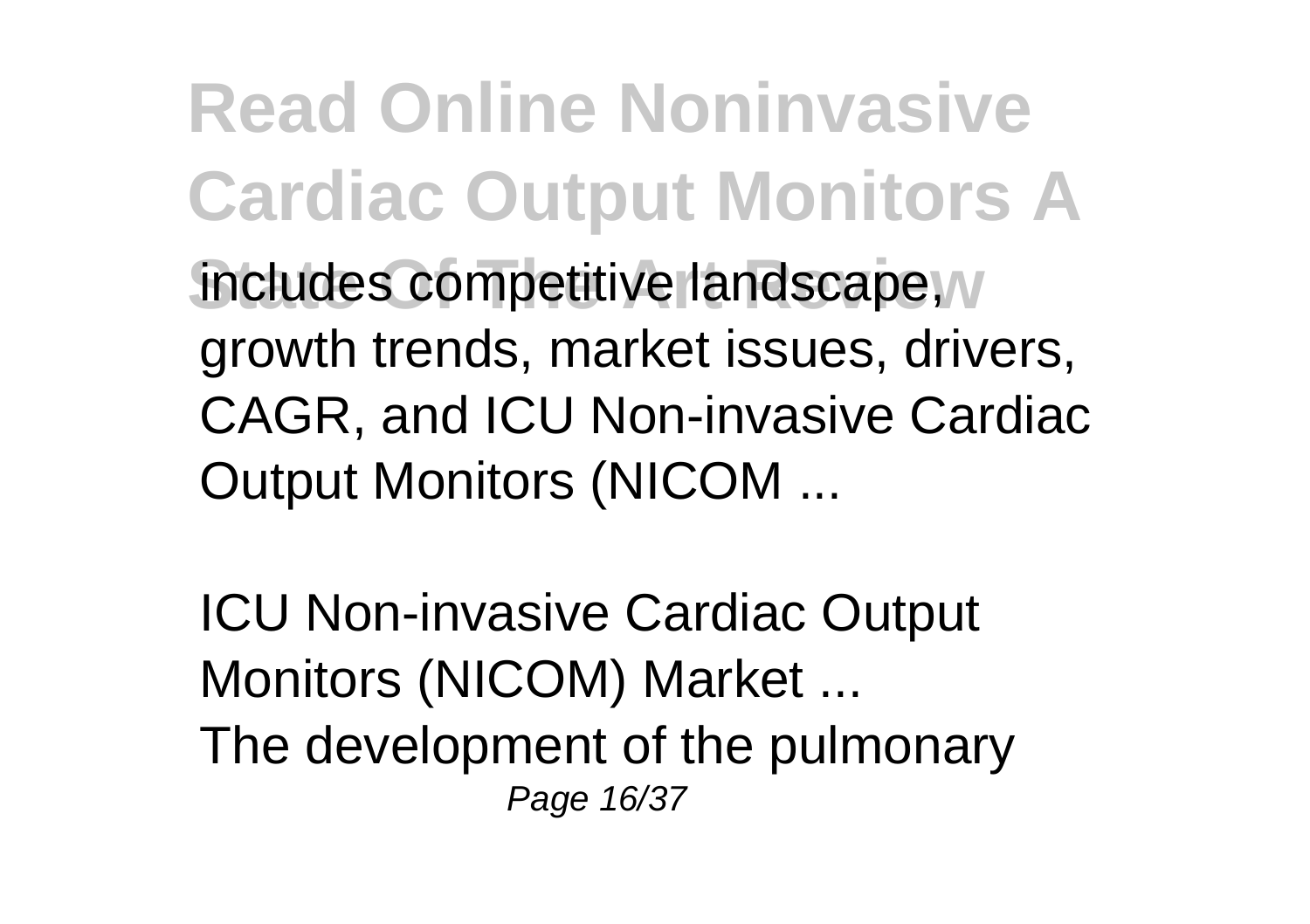**Read Online Noninvasive Cardiac Output Monitors A** artery catheter using the eview thermodilution technique of cardiac output monitoring remain the most common approach in use today and is considered to be the 'gold standard' approach to cardiac output monitoring. However, it is not without risk.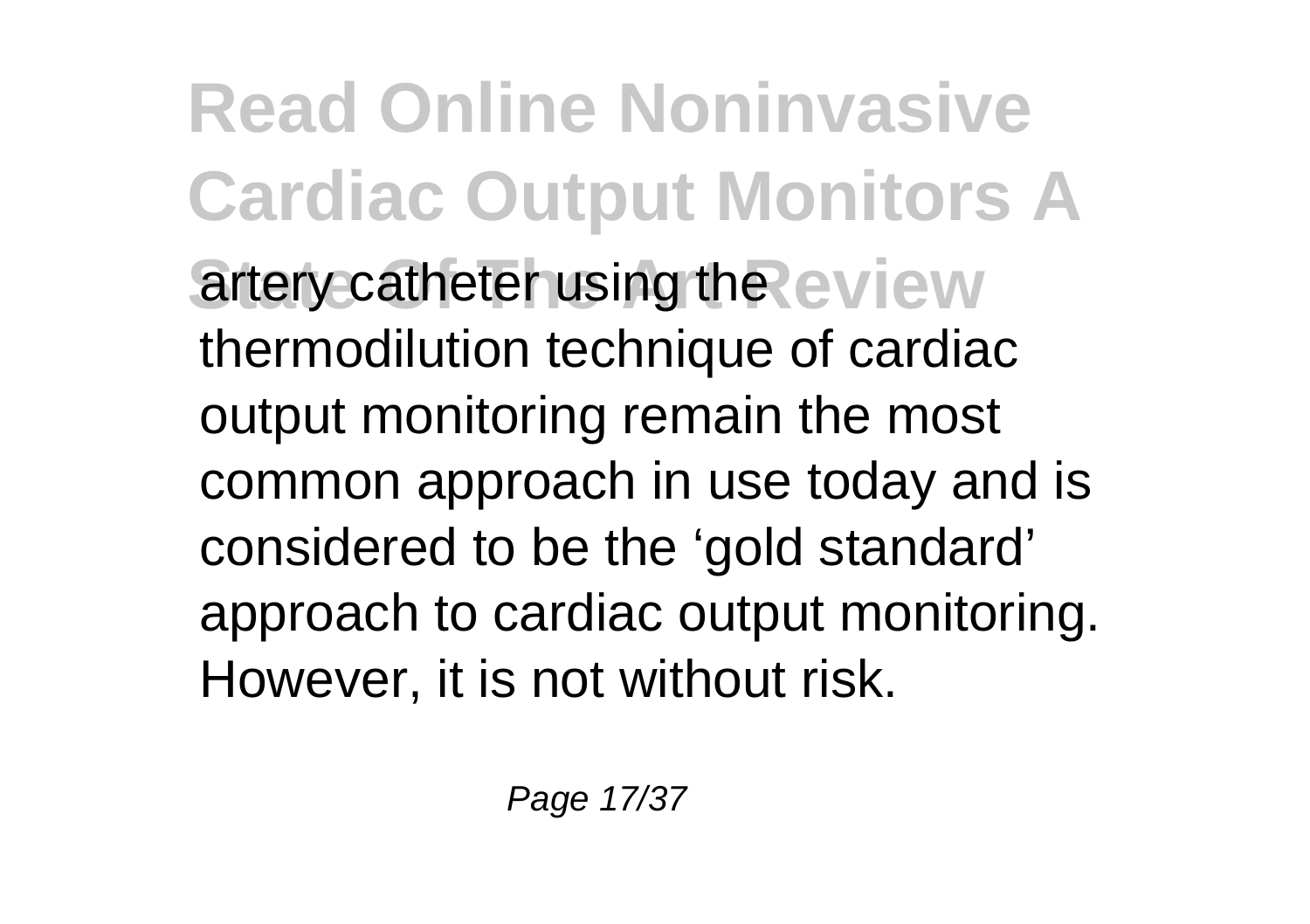**Read Online Noninvasive Cardiac Output Monitors A Non-invasive cardiac output/jew** monitoring - ScienceDirect Cardiac output (CO) is a fundamental measure for the assessment of cardiac performance and is applied widely to detect the presence of cardiovascular disease and monitor its progression, as well as to monitor patients in Page 18/37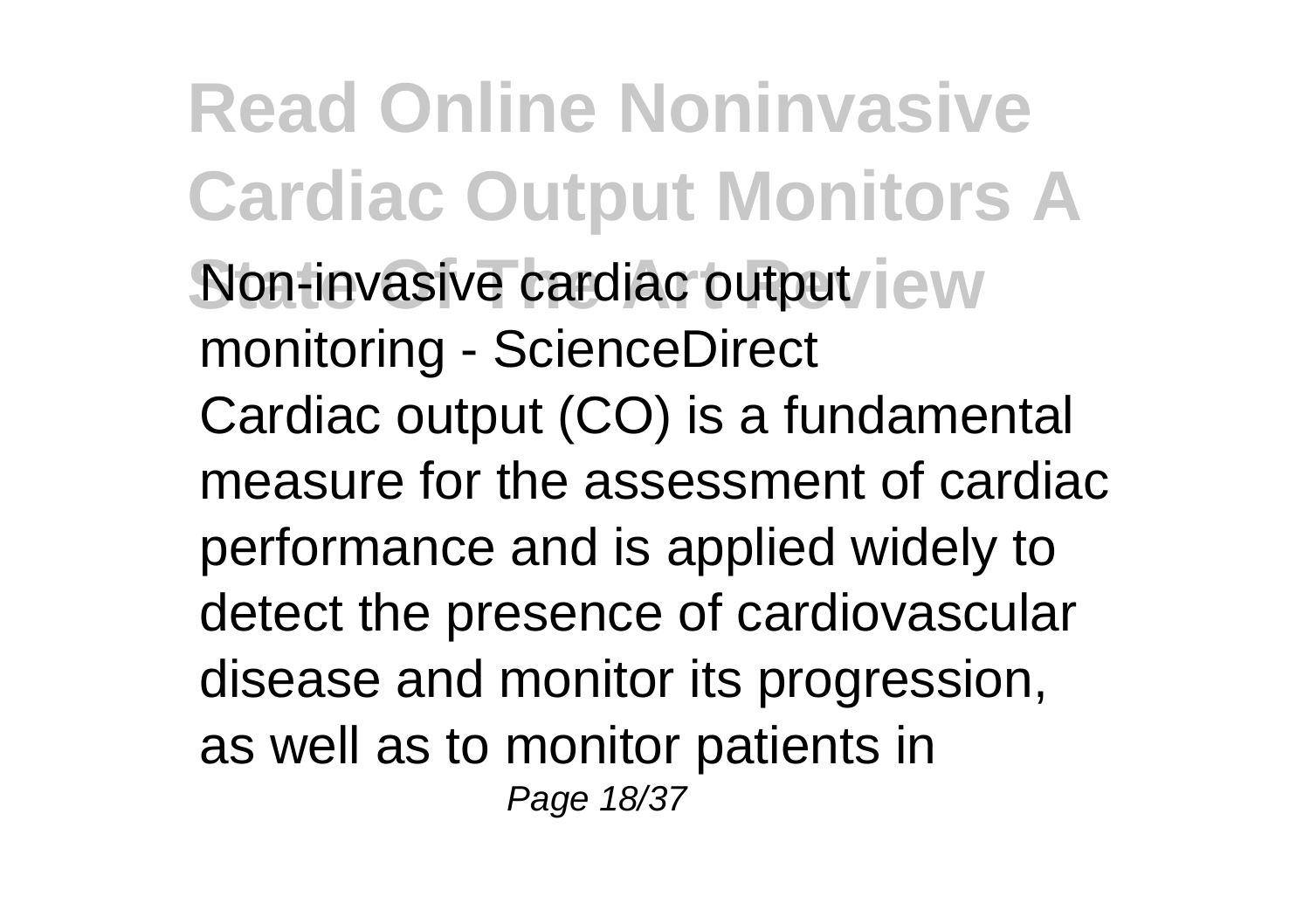**Read Online Noninvasive Cardiac Output Monitors A Challenging hemodynamic view** circumstances and to optimize therapy.

Accurate Non-Invasive Cardiac Monitoring | USC Journal Non-invasive monitoring of cardiac output Hemodynamic monitoring is a Page 19/37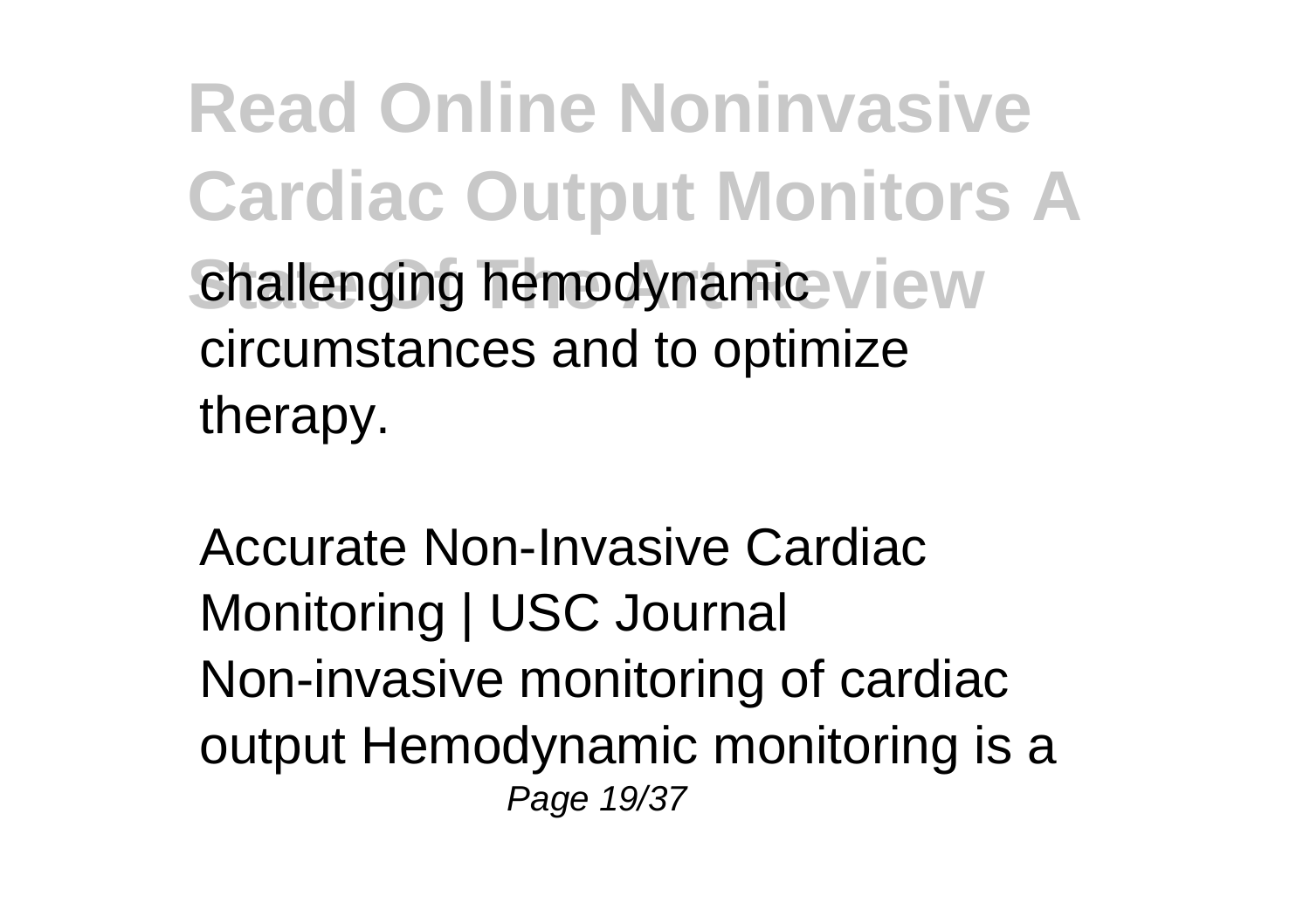**Read Online Noninvasive Cardiac Output Monitors A** tool doctors currently use. Especially, it is very useful in critically ill patients, since it allows obtaining information about the cardiocirculatory physiopathology.

What's a Normal Cardiac Output and How to Monitor It Non ... Page 20/37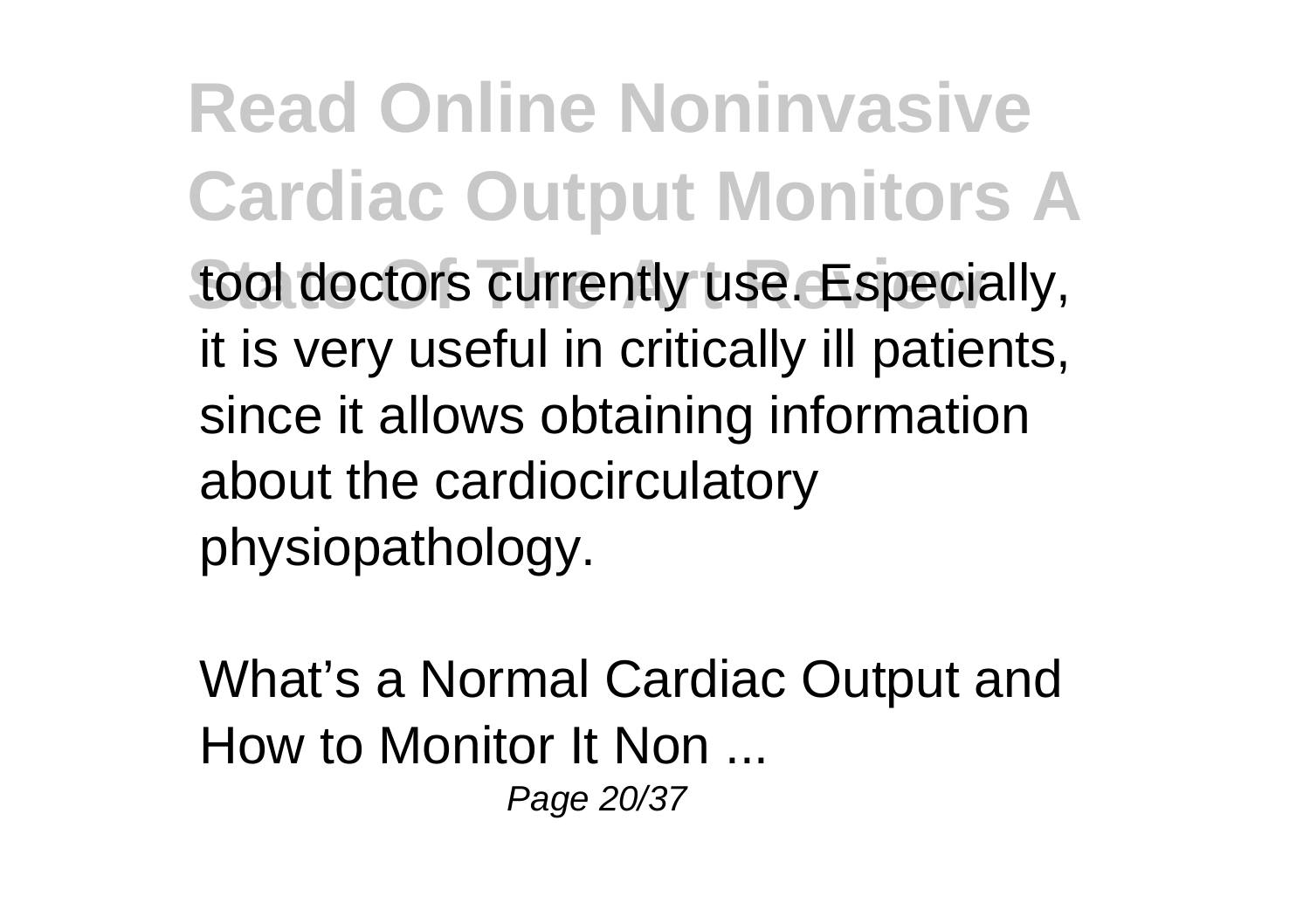**Read Online Noninvasive Cardiac Output Monitors A PhysioFlow, the new reference in** Cardiac Output Monitoring and Hemodynamics Measurement. PhysioFlow ® is a range of non invasive hemodynamic monitors. They provide continuous, accurate, reproducible and sensitive measurements of cardiac output and Page 21/37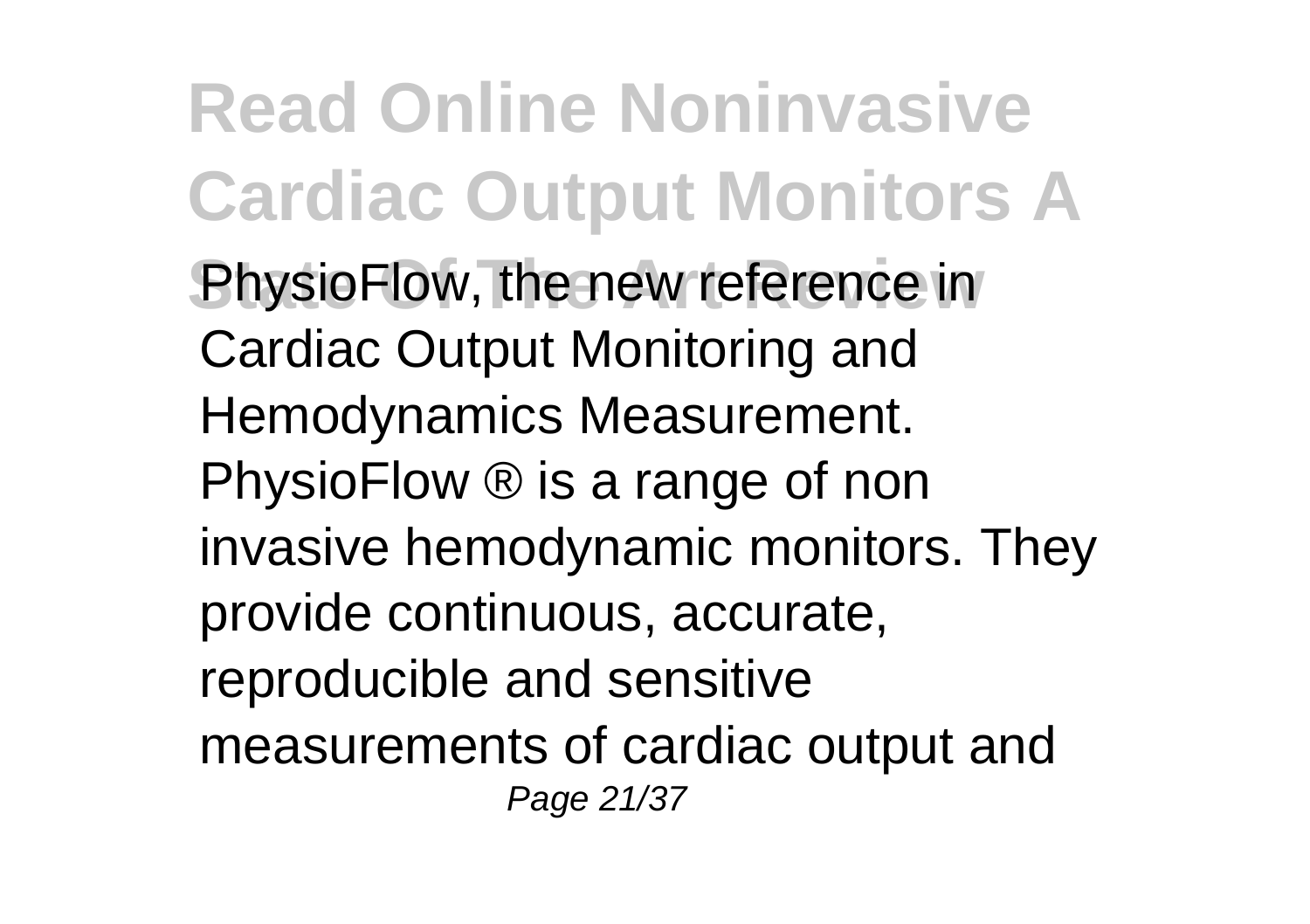**Read Online Noninvasive Cardiac Output Monitors A** other parameters. Their innovative and patented technology is based on the proprietary principles of signal morphology impedance cardiography (SM-ICG TM ).

PhysioFlow, the new reference in Cardiac Output Monitoring ... Page 22/37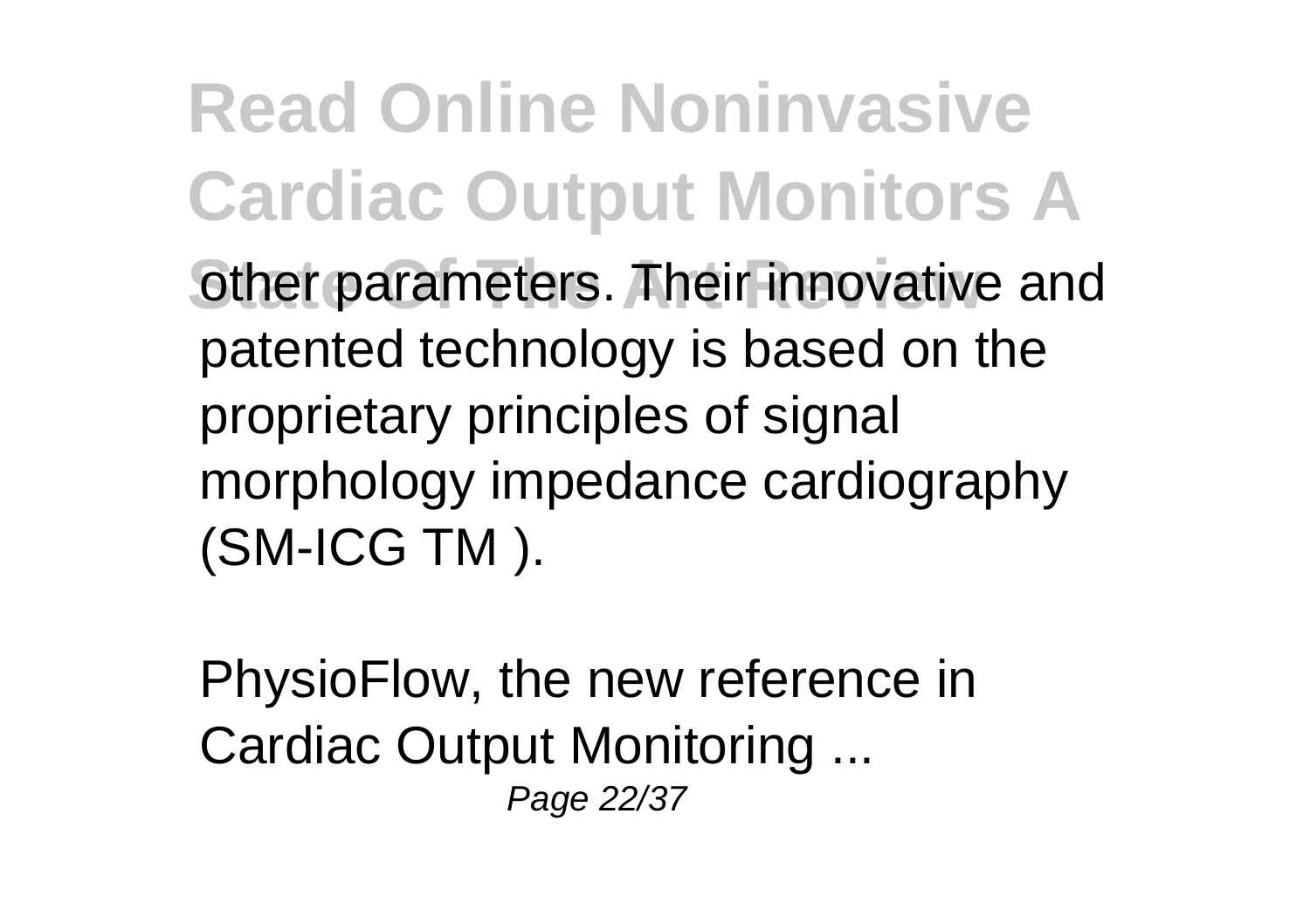**Read Online Noninvasive Cardiac Output Monitors A State USCOM device (Ultrasonic M** Cardiac Output Monitors, Sydney, Australia) is truly non-invasive and uses a probe placed suprasternally to measure flow through the aorta or on the left chest to measure transpulmonary flow. 8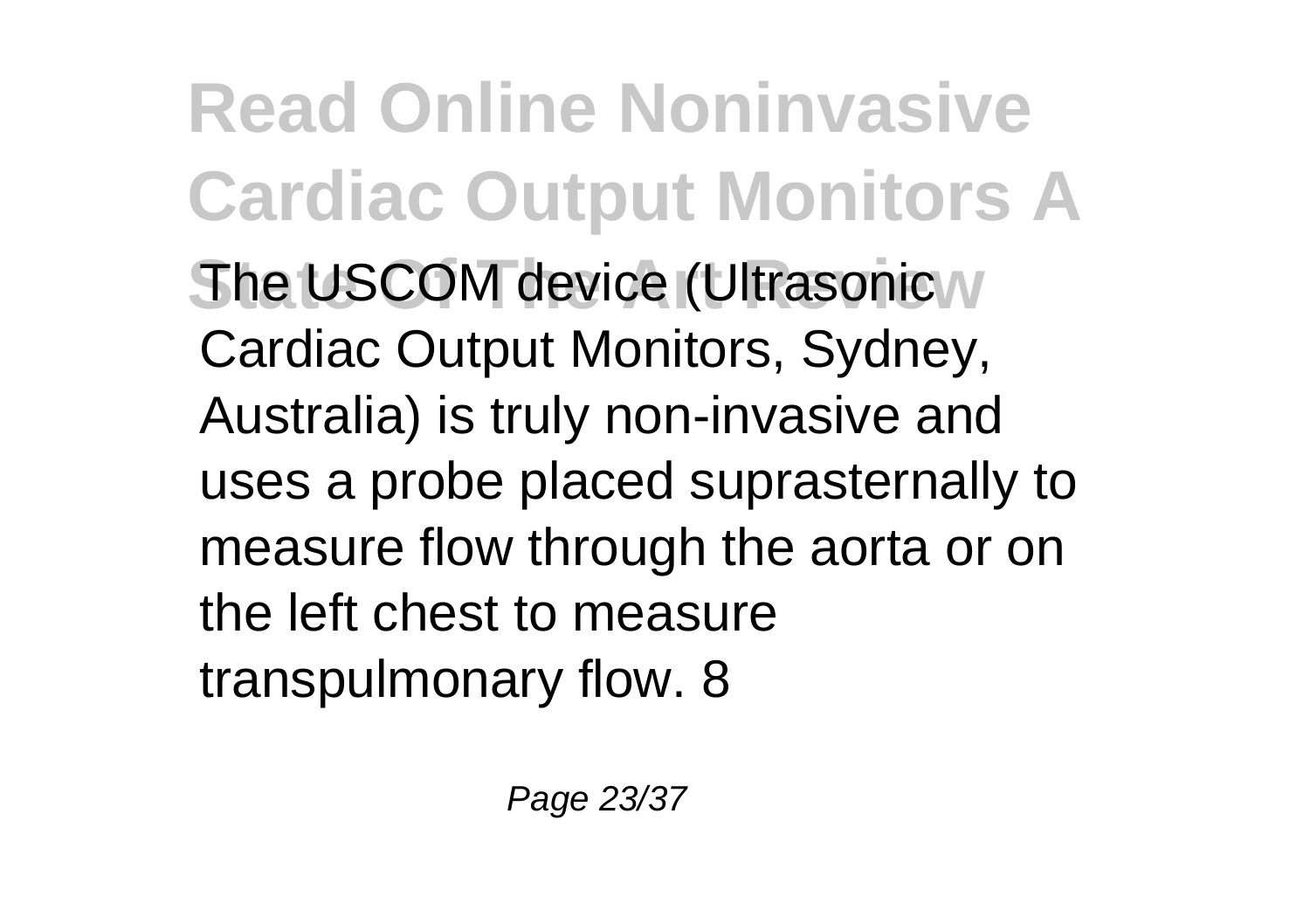**Read Online Noninvasive Cardiac Output Monitors A Minimally invasive cardiac output** monitors | BJA Education ... EXPLORE STARLING SYSTEM. Offering a fully non-invasive and precise approach to fluid management, the Starling Fluid Management Monitoring System is part of Baxter's market-leading Page 24/37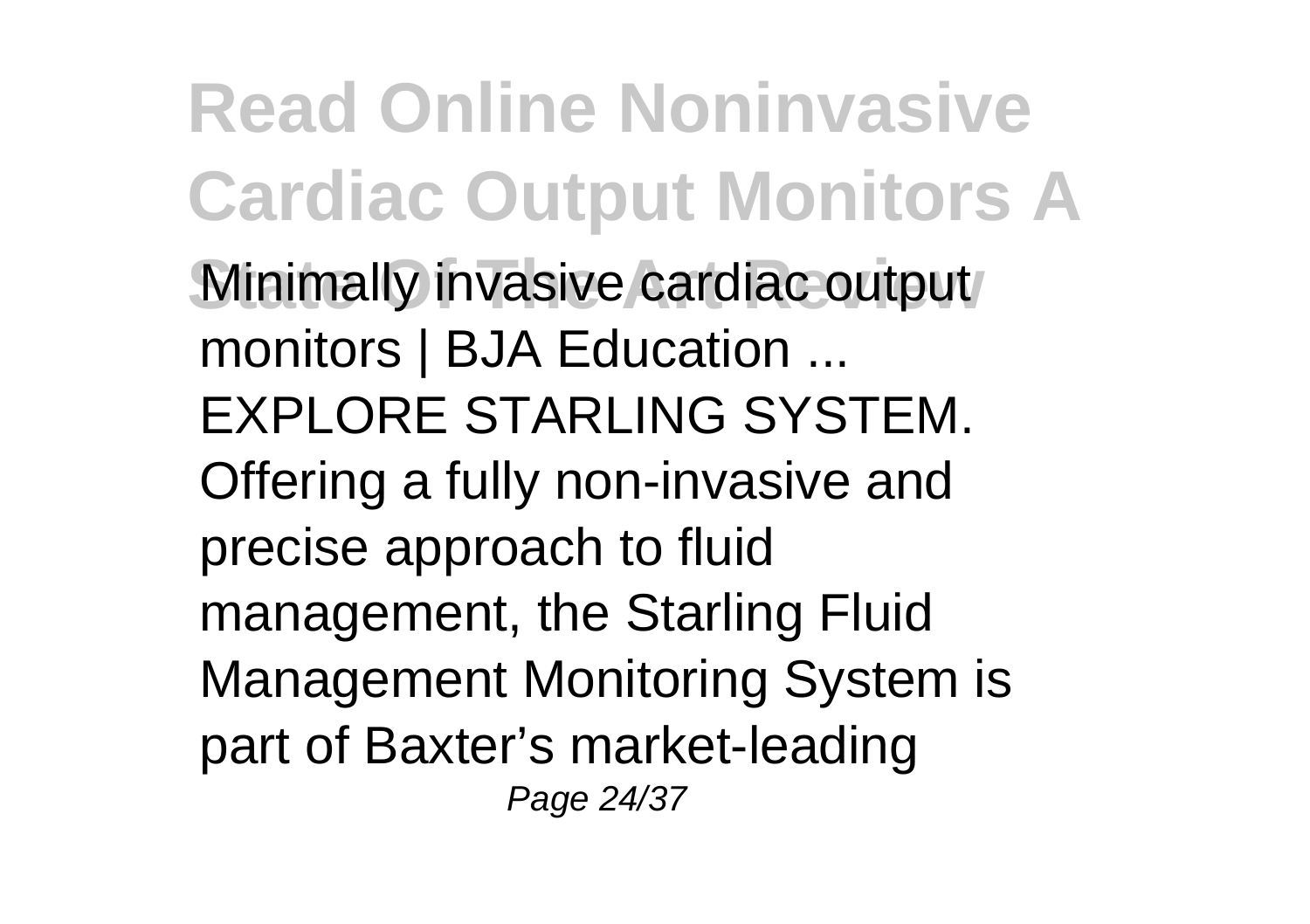**Read Online Noninvasive Cardiac Output Monitors A** innovation in medication delivery. The Starling system advances efforts to shift treatment away from a one-sizefits-all approach towards individualized, patient-specific clinical decisions to help clinicians deliver the right therapy to the right patient, every time.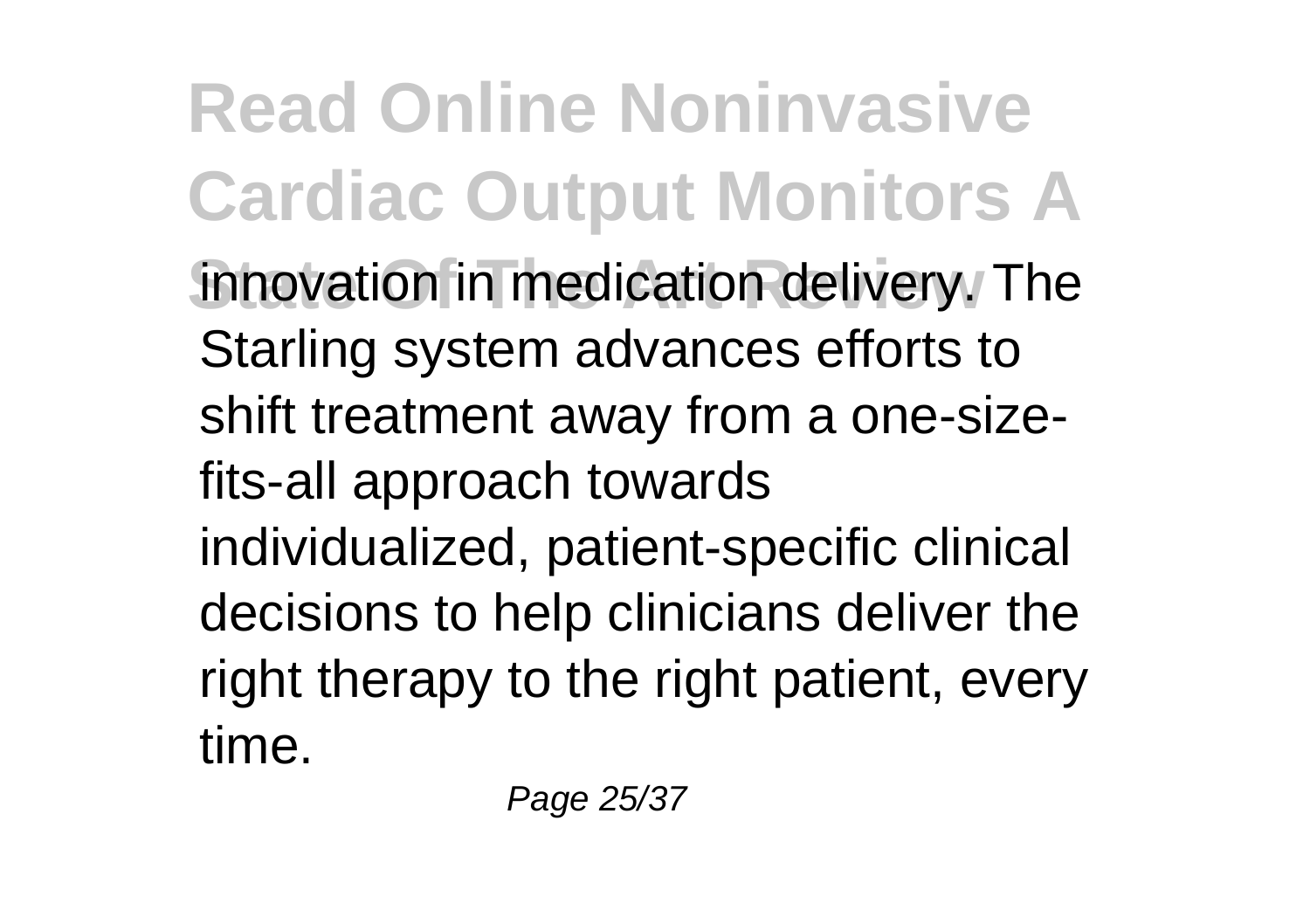**Read Online Noninvasive Cardiac Output Monitors A State Of The Art Review** Advancing Personalized Fluid Management | Starling Fluid ... The ICON is one of the few devices FDA approved for use in Adults, Children and Neonates which requires no inter-patient calibration. By attaching only 4 standard sensing Page 26/37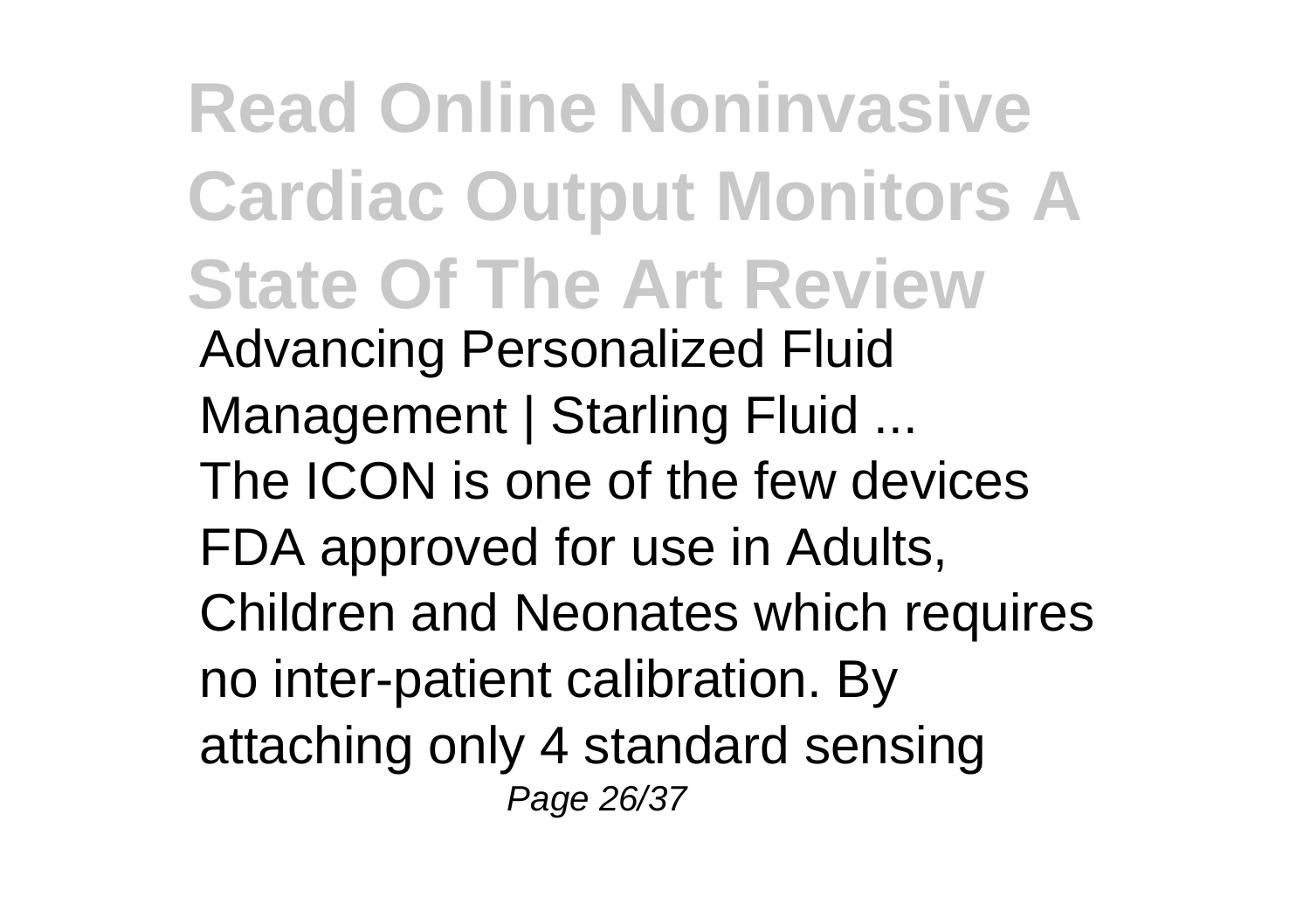**Read Online Noninvasive Cardiac Output Monitors A electrodes to the patients neck and** torso the device can quickly provide Heart Rate, Stroke Volume, and Cardiac Output as well as another seventeen derived clinical parameters. In cases where fluid control is imperative, the SVV (Stroke Volume Variation) and Ftc (Corrected Flow Page 27/37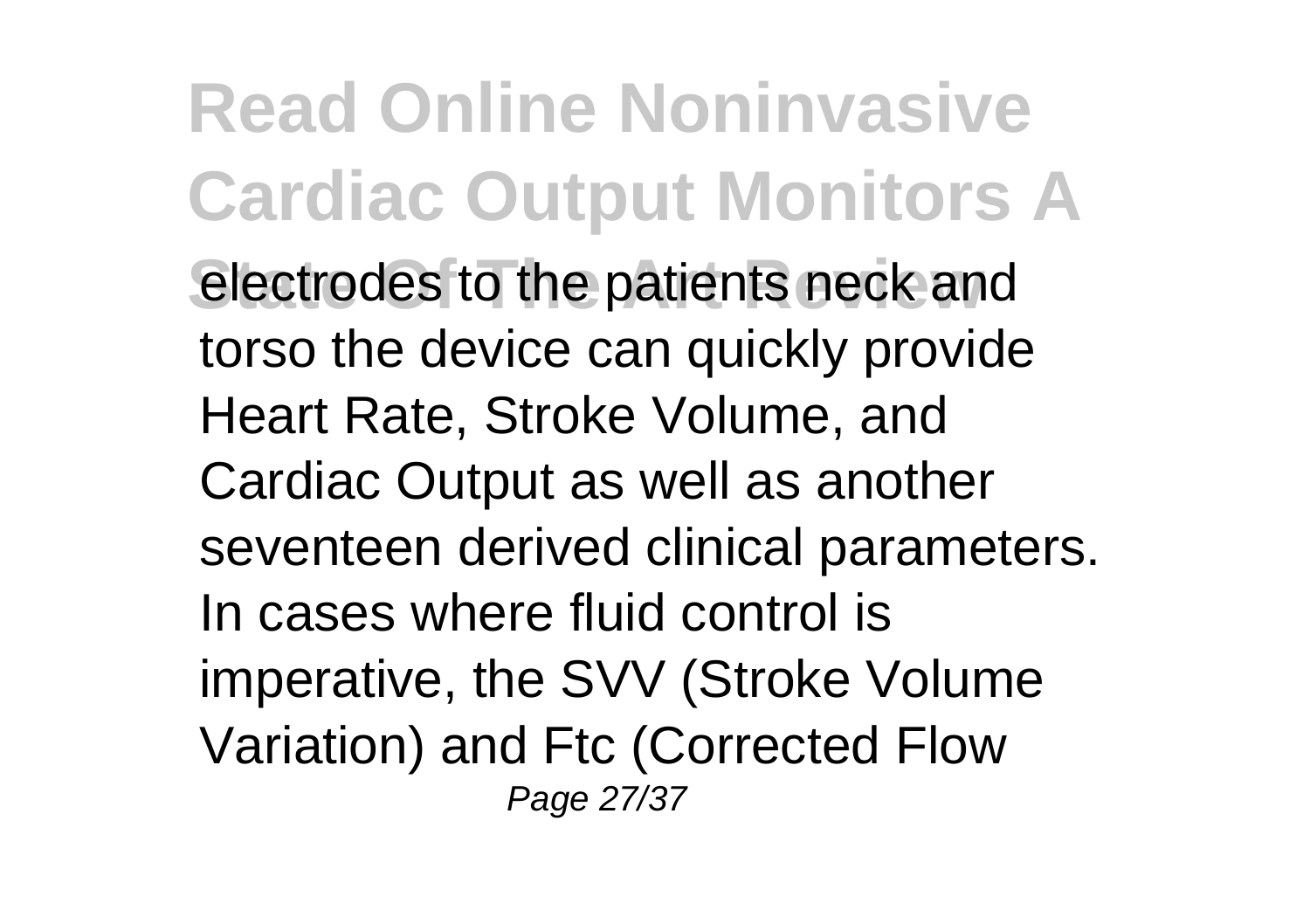**Read Online Noninvasive Cardiac Output Monitors A Time) functions allows reliable W** monitoring of ...

OsypkaMed ICON Non-invasive CO Hemodynamic monitoring from ... The continuous monitoring of stroke volume, stroke volume change and stroke volume variation (SVV%) Page 28/37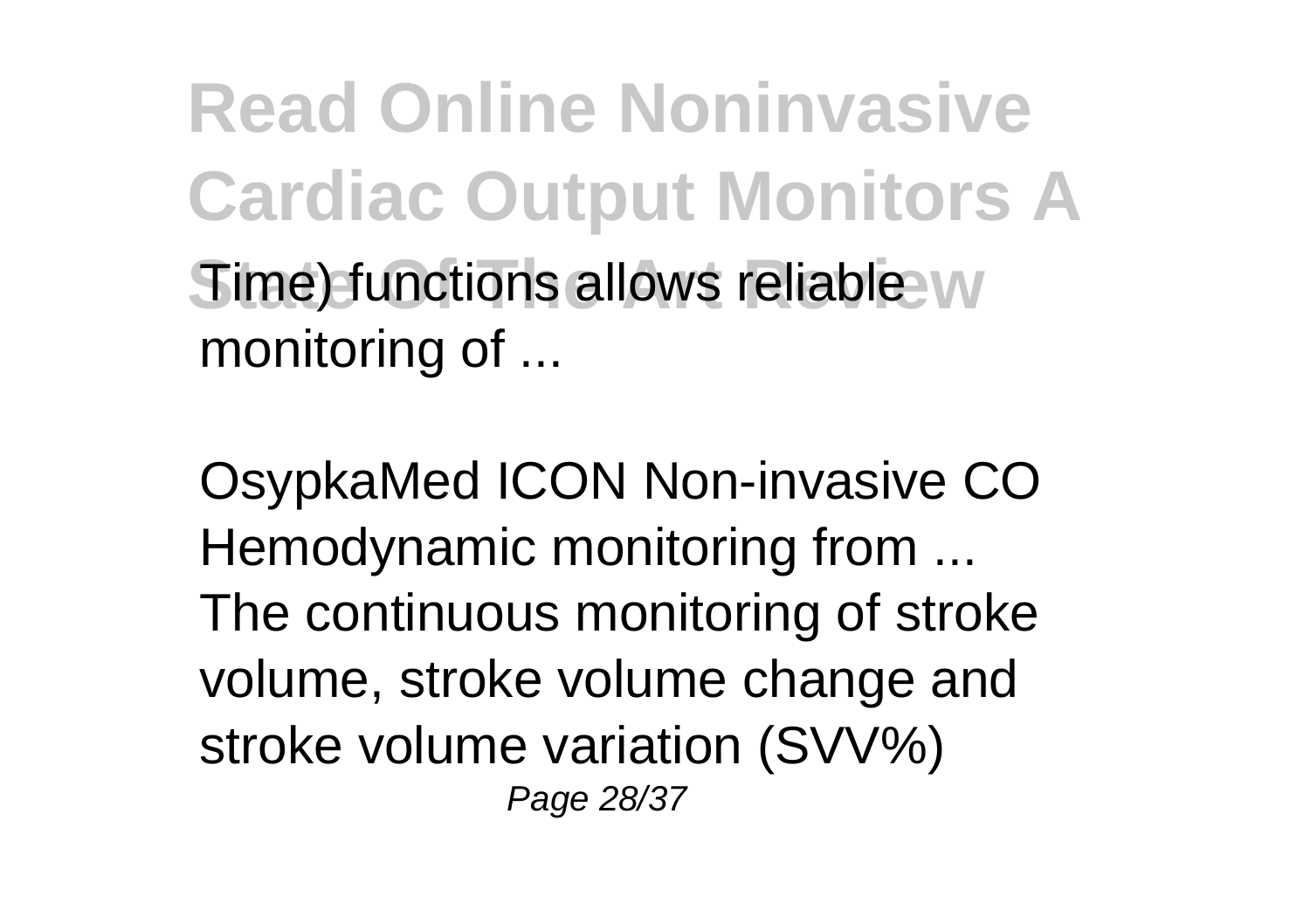**Read Online Noninvasive Cardiac Output Monitors A provides powerful insights into both** the fluid status of the patient and the actual hemodynamic response to fluid administration in terms of blood pressure and / or cardiac output changes.

Cardiac Output | LiDCO – Page 29/37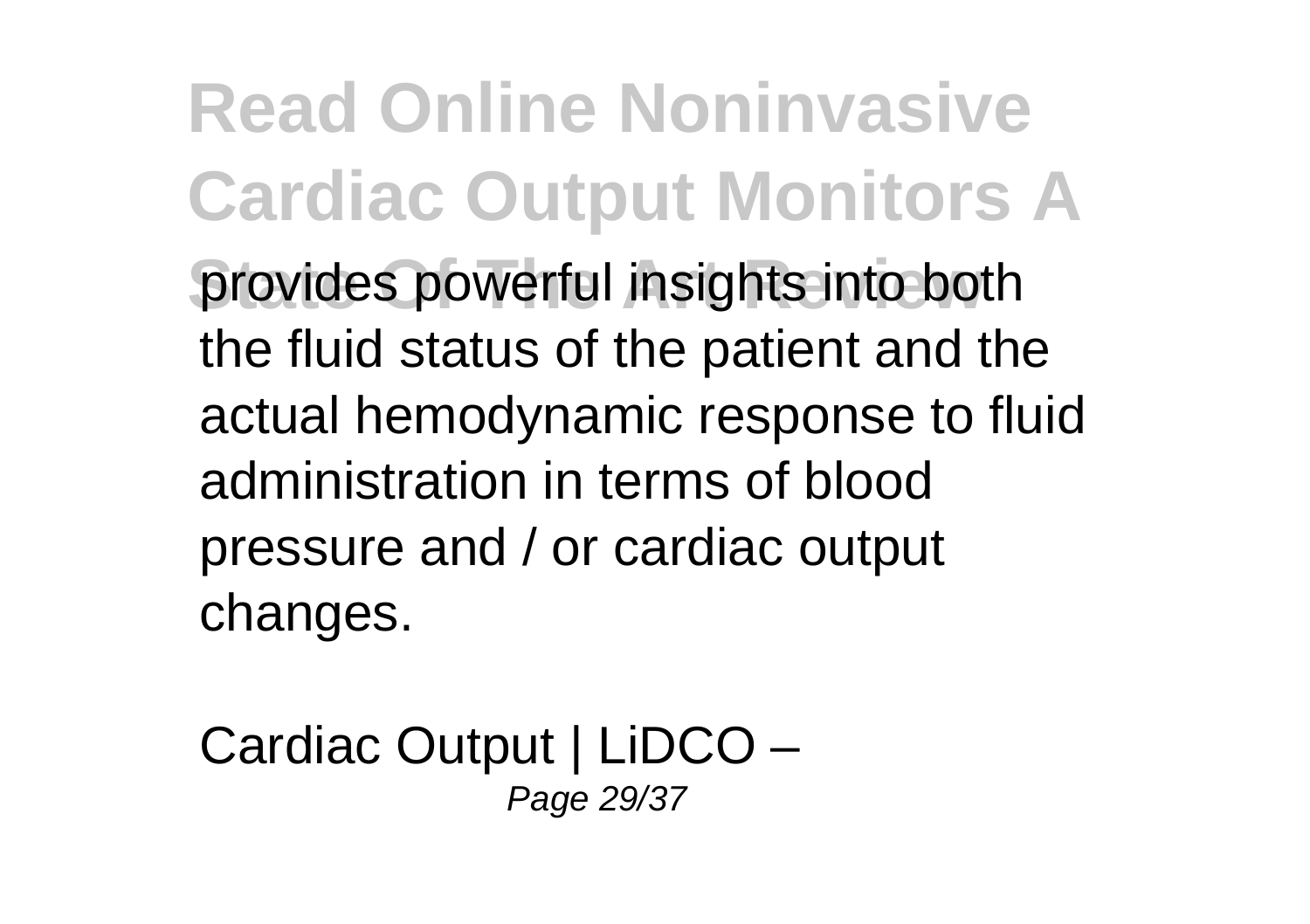**Read Online Noninvasive Cardiac Output Monitors A Hemodynamic Monitoring for the ...** Noninvasive hemodynamic monitoring offered by the ClearSight system provides information to enable you to make proactive clinical decisions across the continuum of care, including moderate- to high-risk surgery patients, and can also be Page 30/37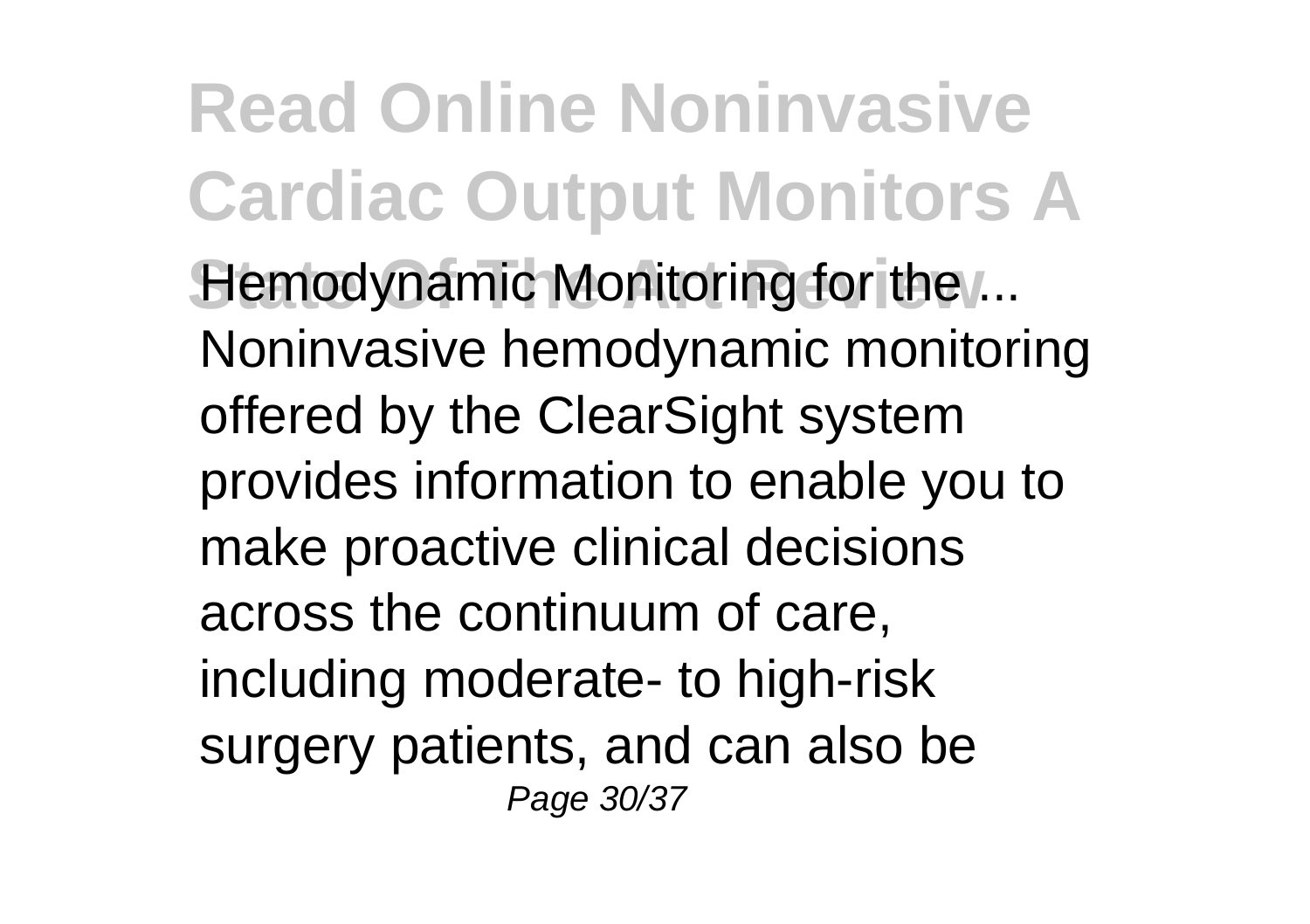**Read Online Noninvasive Cardiac Output Monitors A** utilized perioperatively to manage patients' changing clinical situations.

ClearSight system | Edwards Lifesciences

In a non-obstetric population, the optimization of cardiac output (CO) had been shown to improve survival Page 31/37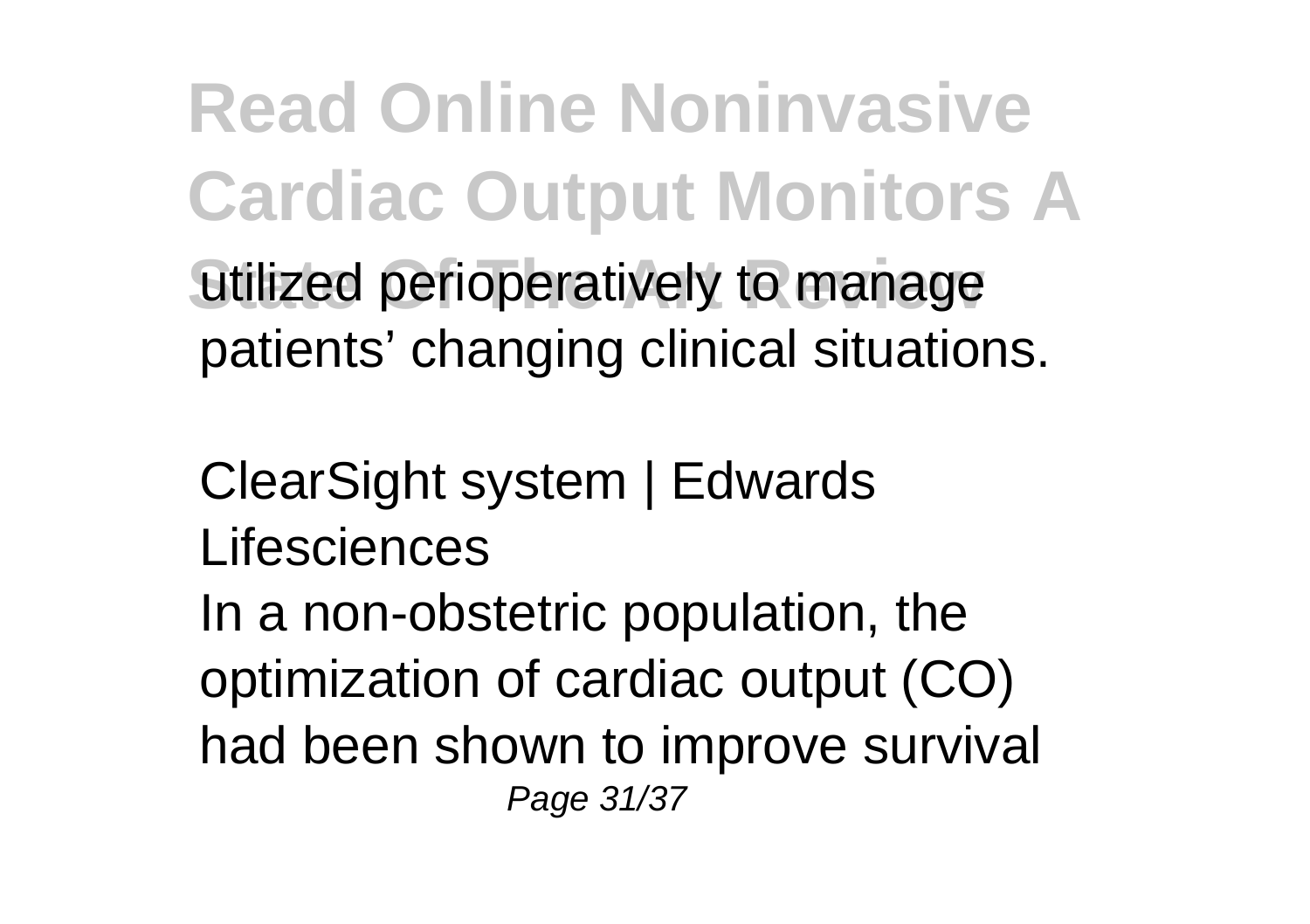**Read Online Noninvasive Cardiac Output Monitors A** and to reduce postoperative iew complications, organ failure and the length of stay 1. CO monitoring might be very useful in the obstetric population as well, as physiologic changes of CO during pregnancy are mandatory for a normal outcome.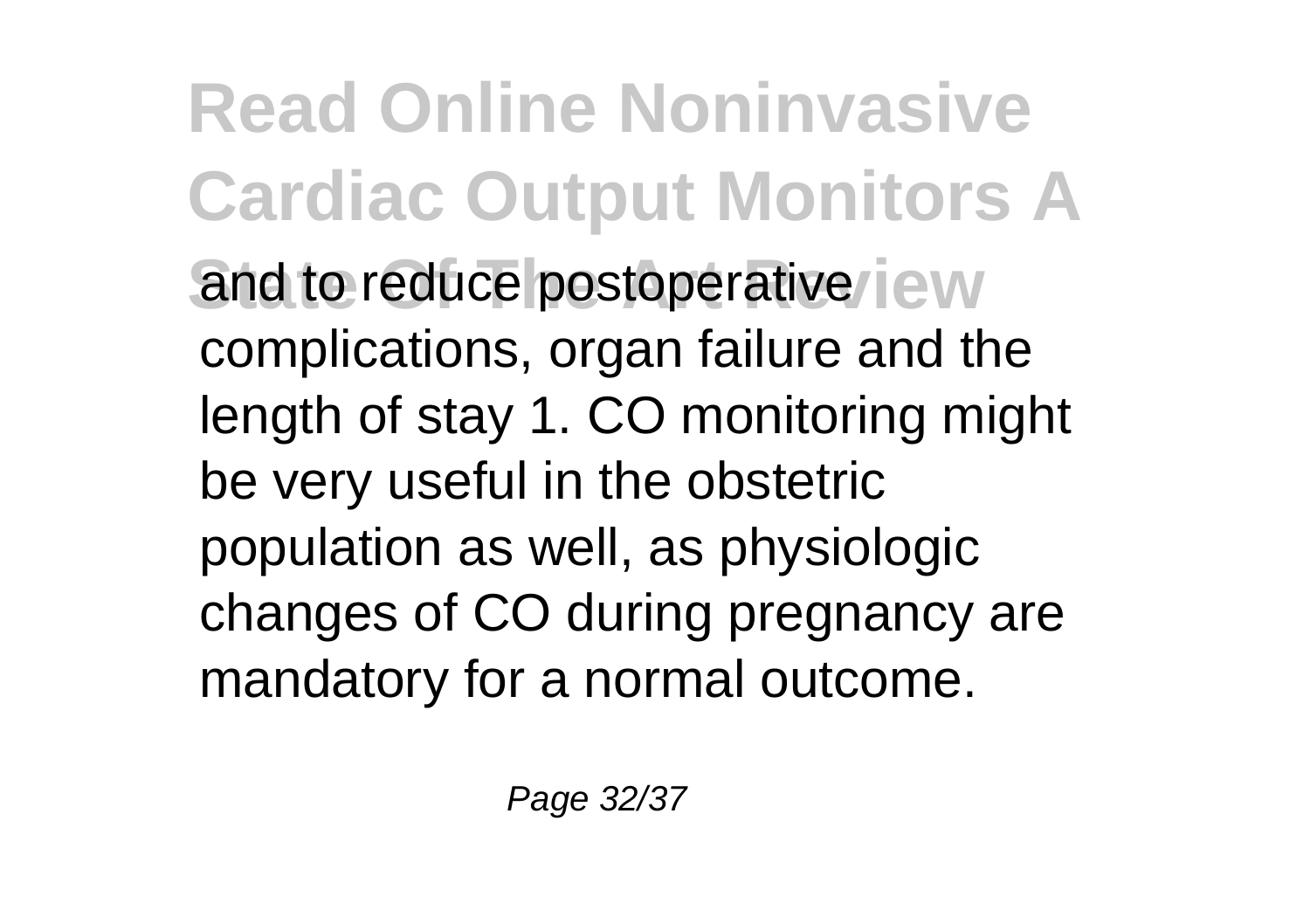## **Read Online Noninvasive Cardiac Output Monitors A NON-INVASIVE METHODS FOR** MATERNAL CARDIAC OUTPUT MONITORING

The determination of blood flow, i.e. cardiac output, is an integral part of haemodynamic monitoring. This is a review on noninvasive continuous cardiac output monitoring in Page 33/37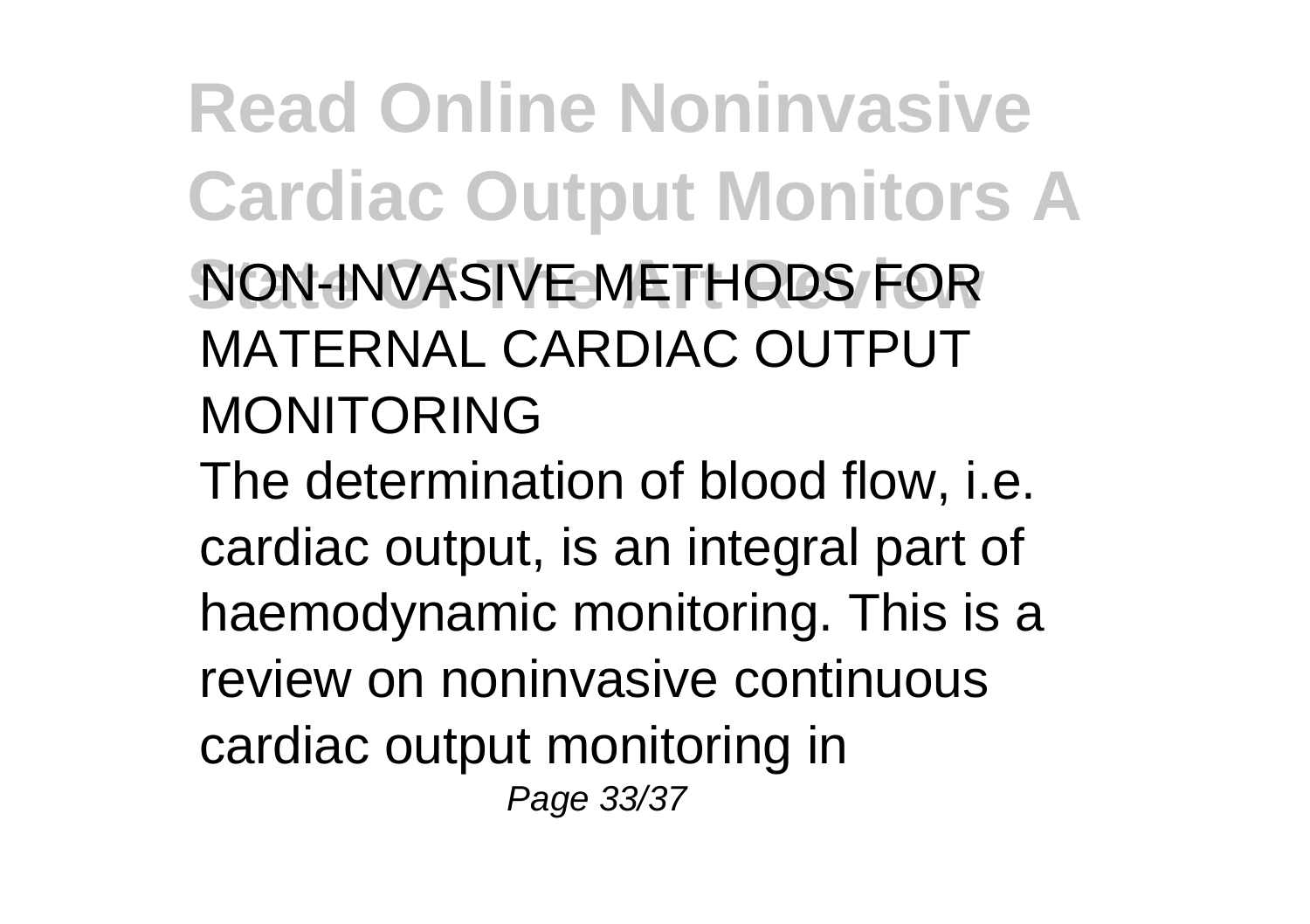**Read Online Noninvasive Cardiac Output Monitors A Derioperative and intensive care** medicine.

Noninvasive continuous cardiac output monitoring in ... Noninvasive Cardiac Output Monitoring in Newborn with Hypoplastic Left Heart Syndrome Am J Page 34/37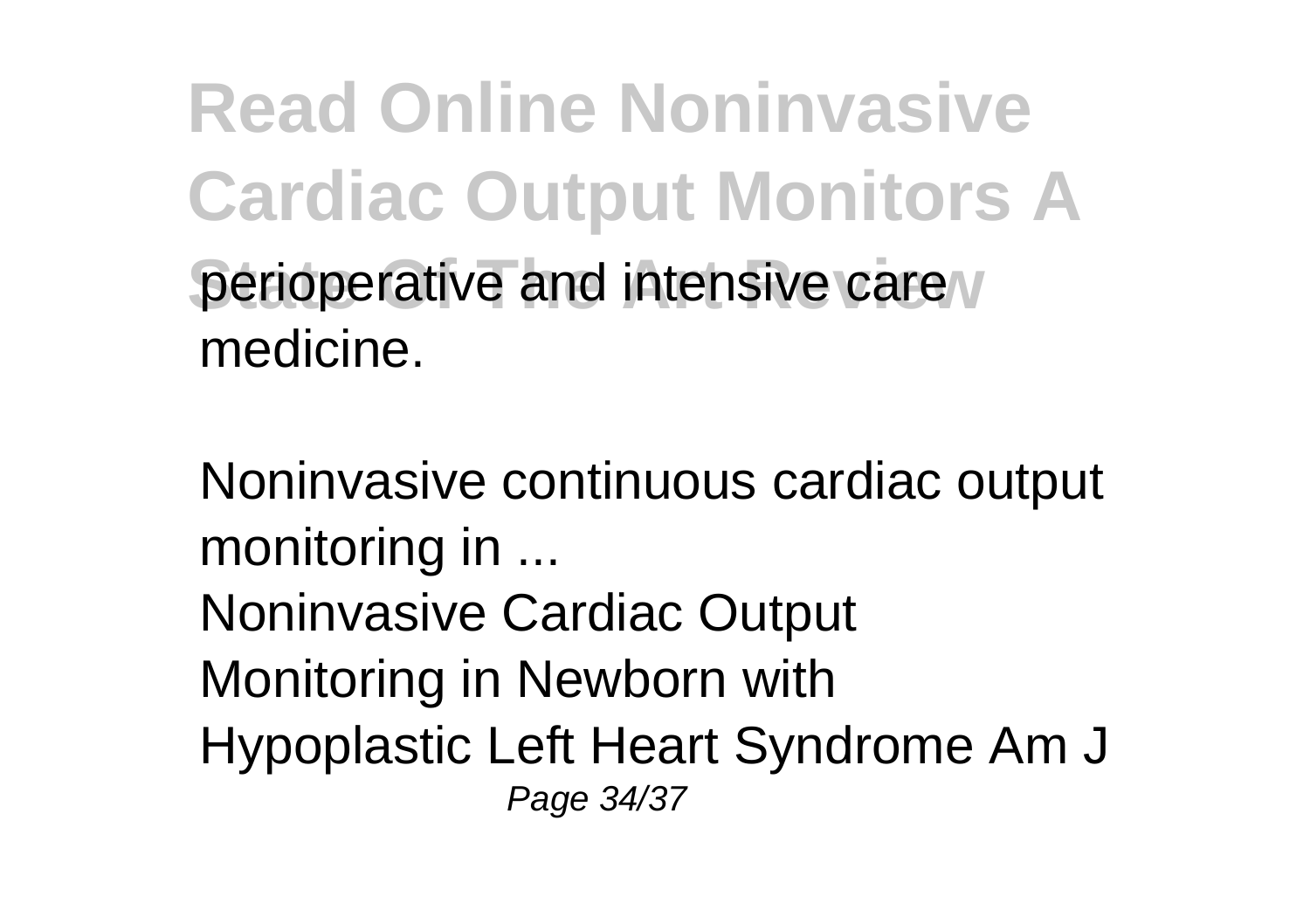**Read Online Noninvasive Cardiac Output Monitors A Perinatol. 2020 Sep;37(Seview** 02):S54-S56. doi: 10.1055/s-0040-1713603. Epub 2020 Sep 8. Authors Italo Francesco ...

Noninvasive Cardiac Output Monitoring in Newborn with ... To evaluate the clinical utility of a new Page 35/37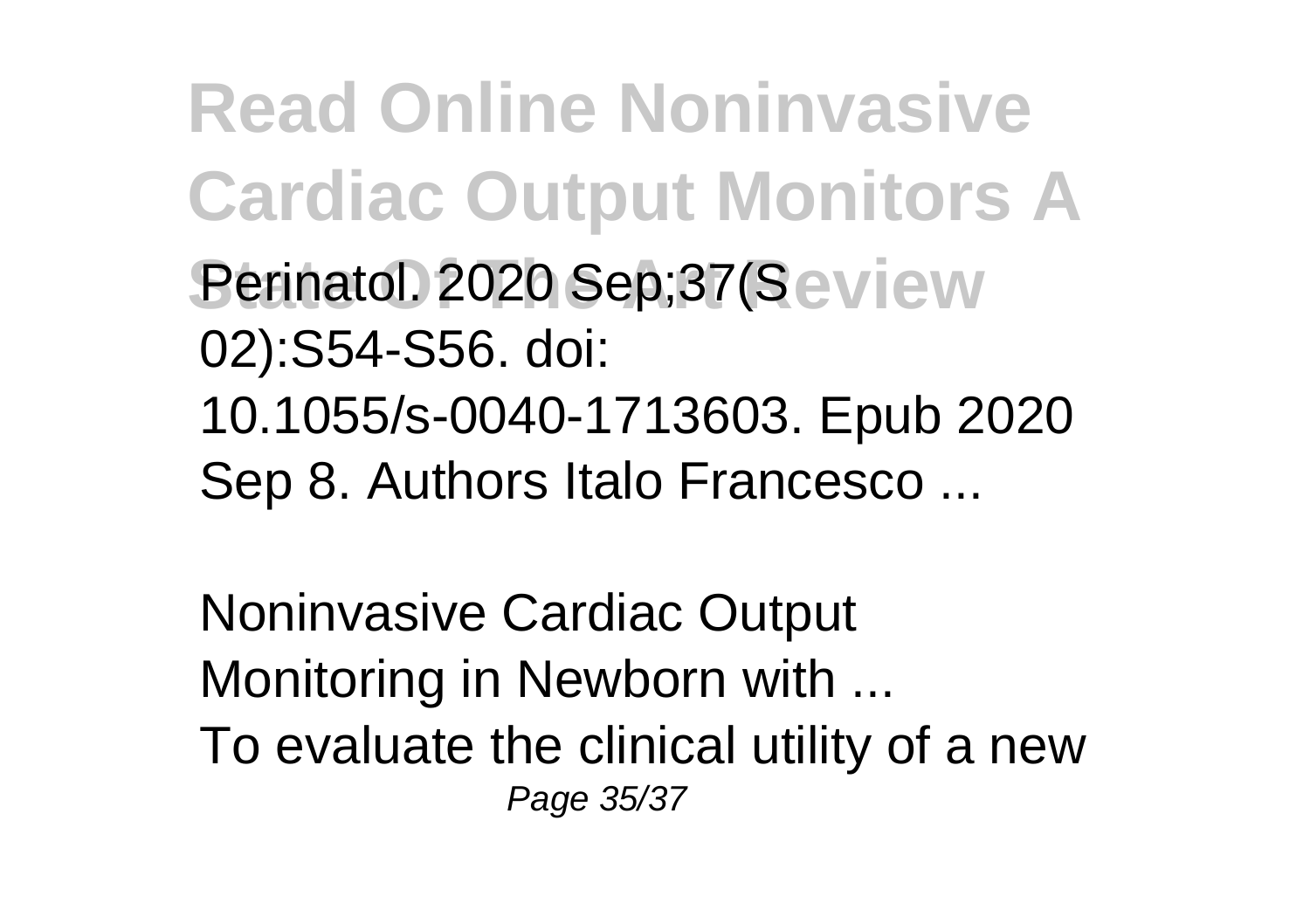**Read Online Noninvasive Cardiac Output Monitors A Revice for continuous noninvasive** cardiac output monitoring (NICOM) based on chest bio-reactance compared with cardiac output measured semi-continuously by thermodilution using a pulmonary artery catheter (PAC-CCO).